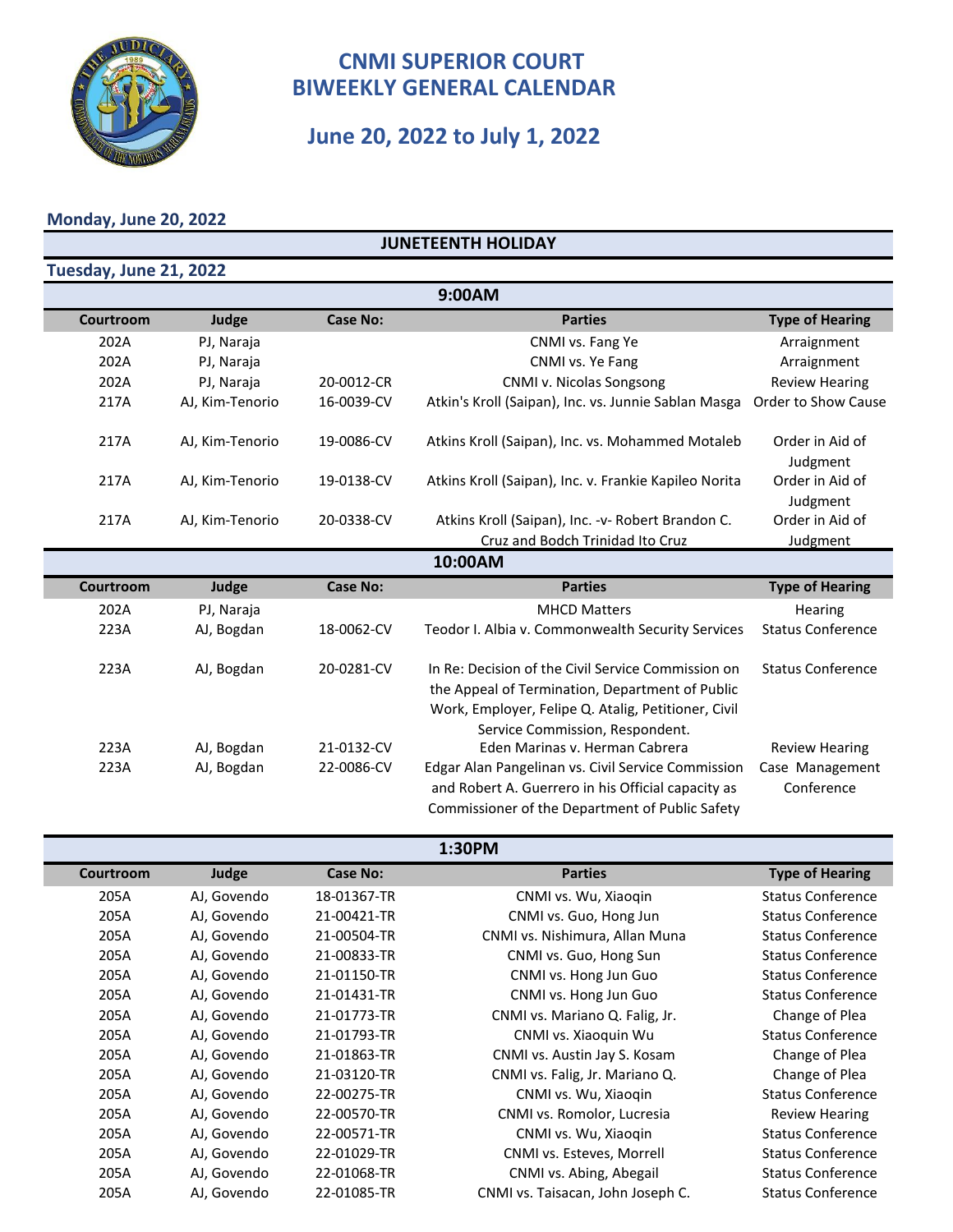

# **June 20, 2022 to July 1, 2022**

|        | 205A                                                                                                                                                                                                                                                                                                        | AJ, Govendo     | 22-01102-TR     | CNMI vs. Tudela, Angelo Atalig                | <b>Status Conference</b> |  |
|--------|-------------------------------------------------------------------------------------------------------------------------------------------------------------------------------------------------------------------------------------------------------------------------------------------------------------|-----------------|-----------------|-----------------------------------------------|--------------------------|--|
|        | 205A                                                                                                                                                                                                                                                                                                        | AJ, Govendo     | 22-01121-TR     | CNMI vs. Rios, Joey                           | <b>Status Conference</b> |  |
|        | 205A                                                                                                                                                                                                                                                                                                        | AJ, Govendo     | 22-01132-TR     | CNMI vs. Gutierrez, Jayson Bayan              | <b>Status Conference</b> |  |
|        | 205A                                                                                                                                                                                                                                                                                                        | AJ, Govendo     | 22-01139-TR     | CNMI vs. Hapdei, Mark Anthony                 | <b>Status Conference</b> |  |
|        | 205A                                                                                                                                                                                                                                                                                                        | AJ, Govendo     | 22-01140-TR     | CNMI vs. Cruz, David Jesse Mafnas             | <b>Status Conference</b> |  |
|        | 217A                                                                                                                                                                                                                                                                                                        | AJ, Kim-Tenorio | 18-0060-CR      | CNMI v. Christopher Anson Ayuyu               | <b>Status Conference</b> |  |
|        | 217A                                                                                                                                                                                                                                                                                                        | AJ, Kim-Tenorio | 20-0054-CR      | CNMI vs. Keter, Richi                         | <b>Status Conference</b> |  |
|        | 217A                                                                                                                                                                                                                                                                                                        | AJ, Kim-Tenorio | 22-0015-CR      | CNMI vs. Dira, Isauo Reyes                    | Change of Plea           |  |
|        | 217A                                                                                                                                                                                                                                                                                                        | AJ, Kim-Tenorio | 22-0045-CR      | CNMI vs. Andrew Cabrera Duenas                | <b>Status Conference</b> |  |
|        | 223A                                                                                                                                                                                                                                                                                                        | AJ, Bogdan      | 10-0861-SC      | Kevin's Video II vs. Vernalani S. Mike        | Order in Aid of          |  |
|        | 223A                                                                                                                                                                                                                                                                                                        | AJ, Bogdan      | 11-0335-SC      | Hi-Mart vs. Vernalani S. Mike                 | Order to Show Cause      |  |
|        |                                                                                                                                                                                                                                                                                                             |                 |                 | 2:00PM                                        |                          |  |
|        | Courtroom                                                                                                                                                                                                                                                                                                   | Judge           | <b>Case No:</b> | <b>Parties</b>                                | <b>Type of Hearing</b>   |  |
|        | 217A                                                                                                                                                                                                                                                                                                        | AJ, Kim-Tenorio | 21-0062-CR      | CNMI vs. Jameson Hemley                       | Sentencing               |  |
|        | 217A                                                                                                                                                                                                                                                                                                        | AJ, Kim-Tenorio | 21-0068-CR      | CNMI vs. Jameson Palacios Hemley              | Sentencing               |  |
| 3:00PM |                                                                                                                                                                                                                                                                                                             |                 |                 |                                               |                          |  |
|        | Courtroom                                                                                                                                                                                                                                                                                                   | Judge           | <b>Case No:</b> | <b>Parties</b>                                | <b>Type of Hearing</b>   |  |
|        | 202A                                                                                                                                                                                                                                                                                                        | JPT, Tolentino  | 22-0050-CR      | CNMI vs. Ralph Anthony Deleon Guerrero Torres | <b>Status Conference</b> |  |
|        |                                                                                                                                                                                                                                                                                                             |                 |                 | (Judge Pro Tempore Alberto E. Tolentino)      |                          |  |
|        | $\mathbf{A}$ , $\mathbf{A}$ , $\mathbf{A}$ , $\mathbf{A}$ , $\mathbf{A}$ , $\mathbf{A}$ , $\mathbf{A}$ , $\mathbf{A}$ , $\mathbf{A}$ , $\mathbf{A}$ , $\mathbf{A}$ , $\mathbf{A}$ , $\mathbf{A}$ , $\mathbf{A}$ , $\mathbf{A}$ , $\mathbf{A}$ , $\mathbf{A}$ , $\mathbf{A}$ , $\mathbf{A}$ , $\mathbf{A}$ , |                 |                 |                                               |                          |  |

**Wednesday, June 22, 2022**

Ī

**9:00AM**

|           |                 |                 | <b>J.UUMIVI</b>                                 |                            |
|-----------|-----------------|-----------------|-------------------------------------------------|----------------------------|
| Courtroom | Judge           | <b>Case No:</b> | <b>Parties</b>                                  | <b>Type of Hearing</b>     |
| 217A      | AJ, Kim-Tenorio | 07-0354-FCD     | Juanita Piola Camacho vs Jesse Babauta          | <b>Review Hearing</b>      |
| 217A      | AJ, Kim-Tenorio | 16-0492-FCD     | Bonicia Fejeran vs. Sean Serrano                | <b>Review Hearing</b>      |
| 217A      | AJ, Kim-Tenorio | 16-0647-FCD     | Jerrena Denise K. Romolor vs. Jay Nakayama      | <b>Review Hearing</b>      |
| 217A      | AJ, Kim-Tenorio | 17-0187-FCD     | D'anna B. Muna vs. Richard C. Borja, Jr.        | Order to Show Cause        |
| 217A      | AJ, Kim-Tenorio | 18-0443-FCD     | Ezra K. Helgen vs. Janae Cabrera                | Motion                     |
| 217A      | AJ, Kim-Tenorio | 19-0252-FCD     | Nikki Marie C. Santos vs. Joshua Ross S. Itibus | <b>Review Hearing</b>      |
| 217A      | AJ. Kim-Tenorio | 21-0469-FCD     | Shawn Sablan vs. Sherraine Flores               | <b>Review Hearing</b>      |
| 217A      | AJ. Kim-Tenorio | 21-0479-FCD     | In the Matter of: E.F. and E.F.                 | <b>Wardship Hearing</b>    |
| 217A      | AJ, Kim-Tenorio | 22-0196-FCD     | IMO F.J.P.C. and C.J.P.C.                       | <b>Wardship Hearing</b>    |
|           |                 |                 | 10:00AM                                         |                            |
| Courtroom | Judge           | <b>Case No:</b> | <b>Parties</b>                                  | <b>Type of Hearing</b>     |
| 223A      | AJ, Bogdan      |                 | CNMI vs. Remoket, Sheldon U.                    | <b>Preliminary Hearing</b> |
|           |                 |                 | 1:30PM                                          |                            |
| Courtroom | Judge           | <b>Case No:</b> | <b>Parties</b>                                  | <b>Type of Hearing</b>     |
| 205A      | AJ, Govendo     | 09-01444-TR     | CNMI vs. Felix T. Castro                        | <b>Status Conference</b>   |
| 205A      | AJ, Govendo     | 12-01888-TR     | CNMI vs. Castro, Felix Tudela                   | <b>Status Conference</b>   |
| 205A      | AJ, Govendo     | 15-01835-TR     | CNMI vs. Castro, Felix Tudela                   | <b>Status Conference</b>   |
| 205A      | AJ, Govendo     | 16-02522-TR     | CNMI vs. Castro, Felix T.                       | <b>Status Conference</b>   |
| 205A      | AJ, Govendo     | 16-02566-TR     | CNMI vs. Castro, Felix T.                       | <b>Status Conference</b>   |
| 205A      | AJ, Govendo     | 19-00485-TR     | CNMI vs. Castro, Felix T                        | <b>Status Conference</b>   |
| 205A      | AJ, Govendo     | 20-01218-TR     | CNMI vs. Dionisio, Julita                       | <b>Status Conference</b>   |
| 205A      | AJ, Govendo     | 20-01834-TR     | CNMI vs. Esikar, Mathesis                       | Change of Plea             |
| 205A      | AJ. Govendo     | 21-01011-TR     | CNMI vs. Castro, Felix T.                       | <b>Status Conference</b>   |
| 205A      | AJ, Govendo     | 21-02499-TR     | CNMI vs Tammy, Kentson                          | Change of Plea             |
| 205A      | AJ, Govendo     | 21-02948-TR     | CNMI vs. Serrilo, Kavahnalynn Chloe L.          | <b>Status Conference</b>   |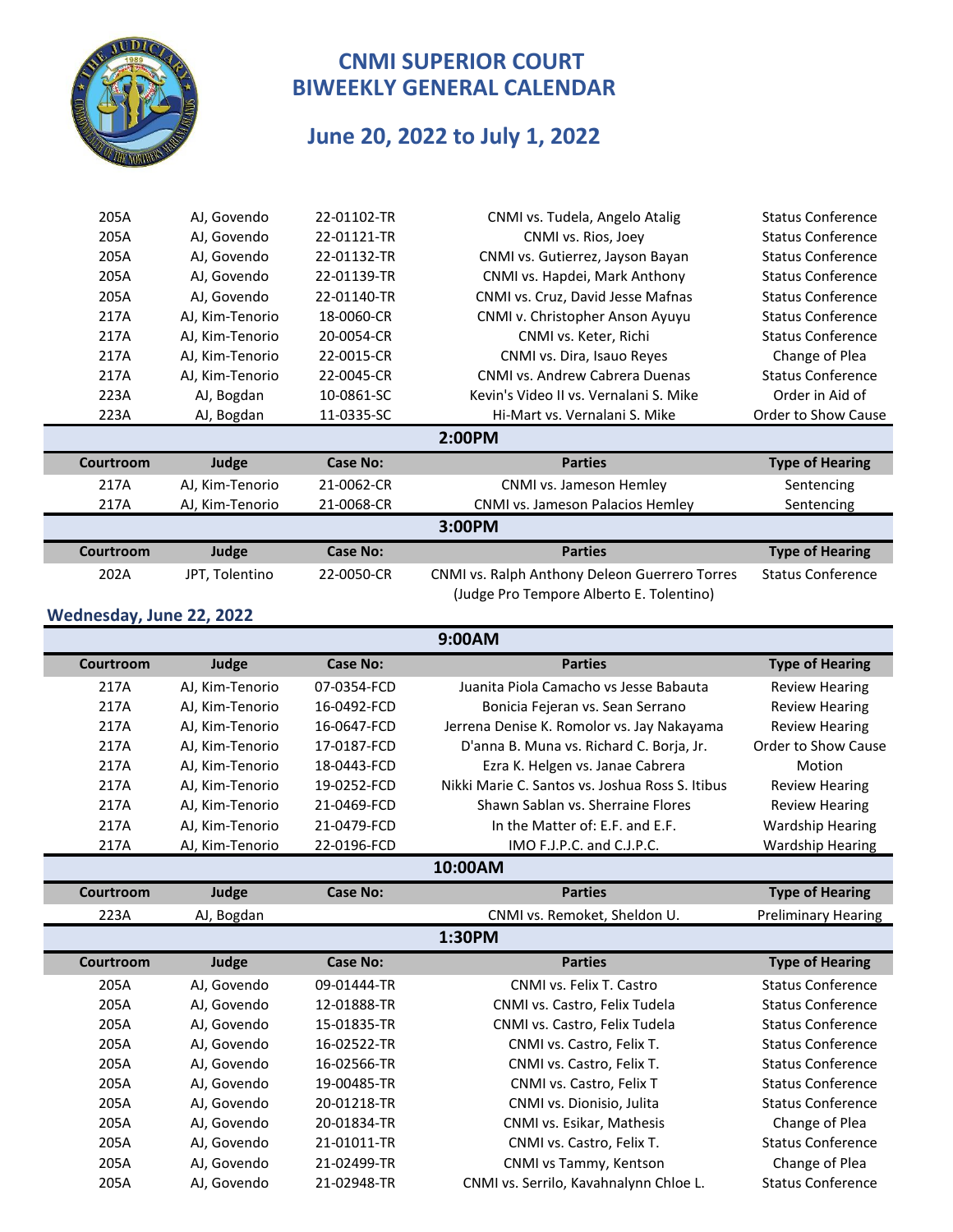

## **June 20, 2022 to July 1, 2022**

| Courtroom | Judge           | <b>Case No:</b> | <b>Parties</b>                                                                        | <b>Type of Hearing</b>      |
|-----------|-----------------|-----------------|---------------------------------------------------------------------------------------|-----------------------------|
|           |                 |                 | 2:30PM                                                                                |                             |
| 217A      | AJ, Kim-Tenorio | 22-0234-FCD     | Kyla Christel P. Siscar v. Carl Steven Aldan                                          | Order to Show Cause         |
| 217A      | AJ, Kim-Tenorio | 22-0233-FCD     | Sarah C. Borja v. Jeffrey H. Borja                                                    | Order to Show Cause         |
|           |                 |                 | Guardianship of J.X.Y. by Jie Shuang Fu                                               |                             |
| 217A      | AJ, Kim-Tenorio | 22-0194-FCD     | Guardianship for X.S. by Jie Shuang Fu<br>IMO the Petition for Appointment of General | <b>Guardianship Hearing</b> |
| 217A      | AJ, Kim-Tenorio | 22-0174-FCD     | IMO the Petition for Appointment of General                                           | <b>Guardianship Hearing</b> |
| 217A      | AJ, Kim-Tenorio | 22-0152-FCD     | Robelyn G. Vinluan v. Rizaldy V. Dayao                                                | Divorce Hearing             |
| 217A      | AJ, Kim-Tenorio | 21-0214-FCD     | Wally Emul Jr. vs. Sandy Asao                                                         | <b>Review Hearing</b>       |
|           |                 |                 | Jagadish Roy                                                                          |                             |
| 217A      | AJ, Kim-Tenorio | 20-0119-FCD     | Haiyan Zong on behalf of minors M.R. & T.M. vs.                                       | <b>Review Hearing</b>       |
| 217A      | AJ, Kim-Tenorio | 17-0031-FCD     | Jagadish Roy vs. Haiyan Zong                                                          | <b>Review Hearing</b>       |
| 205A      | AJ, Govendo     | 22-01373-TR     | CNMI vs. Magofna, Linsa                                                               | <b>Status Conference</b>    |
| 205A      | AJ, Govendo     | 22-01229-TR     | CNMI vs. Cabrera, John A.                                                             | <b>Status Conference</b>    |
| 205A      | AJ, Govendo     | 22-01141-TR     | CNMI vs. Castro, Steven Gamao                                                         | <b>Status Conference</b>    |
| 205A      | AJ, Govendo     | 22-00977-TR     | CNMI vs. Felix Tudela Castro                                                          | <b>Status Conference</b>    |
|           |                 |                 |                                                                                       |                             |

**Thursday, June 23, 2022**

223A AJ, Bogdan 16-0356-SC Isla Financial Services vs. Martina B. Castro Order to Show Cause

#### **8:30AM**

| Courtroom | Judge      | <b>Case No:</b> | <b>Parties</b>                         | <b>Type of Hearing</b> |
|-----------|------------|-----------------|----------------------------------------|------------------------|
| 202A      | PJ, Naraja | 22-01569-TR     | CNMI vs. Ramos, Bien Michael Sarmiento | Arraignment            |
| 202A      | PJ, Naraja | 22-01571-TR     | CNMI vs. Kaipat, Jesse J.              | Arraignment            |
| 202A      | PJ, Naraja | 22-01572-TR     | CNMI vs. Cook, Justin H.               | Arraignment            |
| 202A      | PJ, Naraja | 22-01605-TR     | CNMI vs. Garde, Liberty                | Arraignment            |
| 202A      | PJ, Naraja | 22-01641-TR     | CNMI vs. Sasamoto, Narinany Faith Blas | Arraignment            |
| 202A      | PJ, Naraja | 22-01644-TR     | CNMI vs. Tudela, Herman P.             | Arraignment            |
| 202A      | PJ, Naraja | 22-01655-TR     | CNMI vs. Camacho, Kayla R.             | Arraignment            |
| 202A      | PJ, Naraja | 22-01657-TR     | CNMI vs. Wang, Jun                     | Arraignment            |
| 202A      | PJ, Naraja | 22-01671-TR     | CNMI vs. Peredo, Olivia Therese B.     | Arraignment            |
| 202A      | PJ, Naraja | 22-01672-TR     | CNMI vs. Lizam, Jr., Henry Jesus Aldan | Arraignment            |
| 202A      | PJ, Naraja | 22-01675-TR     | CNMI vs. Cordova, Jefferson Mendoza    | Arraignment            |
| 202A      | PJ, Naraja | 22-01676-TR     | CNMI vs. Larcey, Greg G.               | Arraignment            |
| 202A      | PJ, Naraja | 22-01679-TR     | CNMI vs Olopai, Lino M.                | Arraignment            |
| 202A      | PJ, Naraja | 22-01683-TR     | CNMI vs Camacho, Juan Salas            | Arraignment            |
| 202A      | PJ, Naraja | 22-01693-TR     | CNMI vs Huang, Lingen                  | Arraignment            |
| 202A      | PJ, Naraja | 22-01699-TR     | CNMI vs. Garcia, Wilfredo              | Arraignment            |
| 202A      | PJ, Naraja | 22-01754-TR     | CNMI vs. Kim, Woong                    | Arraignment            |
| 202A      | PJ, Naraja | 22-01771-TR     | CNMI vs. Orot, Eric A.                 | Arraignment            |
| 202A      | PJ, Naraja | 22-01791-TR     | CNMI vs. Bedania, John Laurence Sugui  | Arraignment            |
| 202A      | PJ, Naraja | 22-01809-TR     | CNMI vs. Ramos, Teresita Sarmiento     | Arraignment            |
| 202A      | PJ, Naraja | 22-01811-TR     | CNMI vs. Li, Gui Hua                   | Arraignment            |
| 202A      | PJ, Naraja | 22-01814-TR     | CNMI vs. Borja, Jesse L.               | Arraignment            |
| 202A      | PJ, Naraja | 22-01817-TR     | CNMI vs. Agno, Raymond C.              | Arraignment            |
| 202A      | PJ, Naraja | 22-01818-TR     | CNMI vs. Skang, McClain Taitel         | Arraignment            |
| 202A      | PJ, Naraja | 22-01819-TR     | CNMI vs. She, Guoqin                   | Arraignment            |
| 202A      | PJ, Naraja | 22-01821-TR     | CNMI vs. Tudela, Amanda Therese D.     | Arraignment            |
| 202A      | PJ, Naraja | 22-01822-TR     | CNMI vs. Lu, Qing                      | Arraignment            |
| 202A      | PJ, Naraja | 22-01823-TR     | CNMI vs. Aldan, Juan Dlc.              | Arraignment            |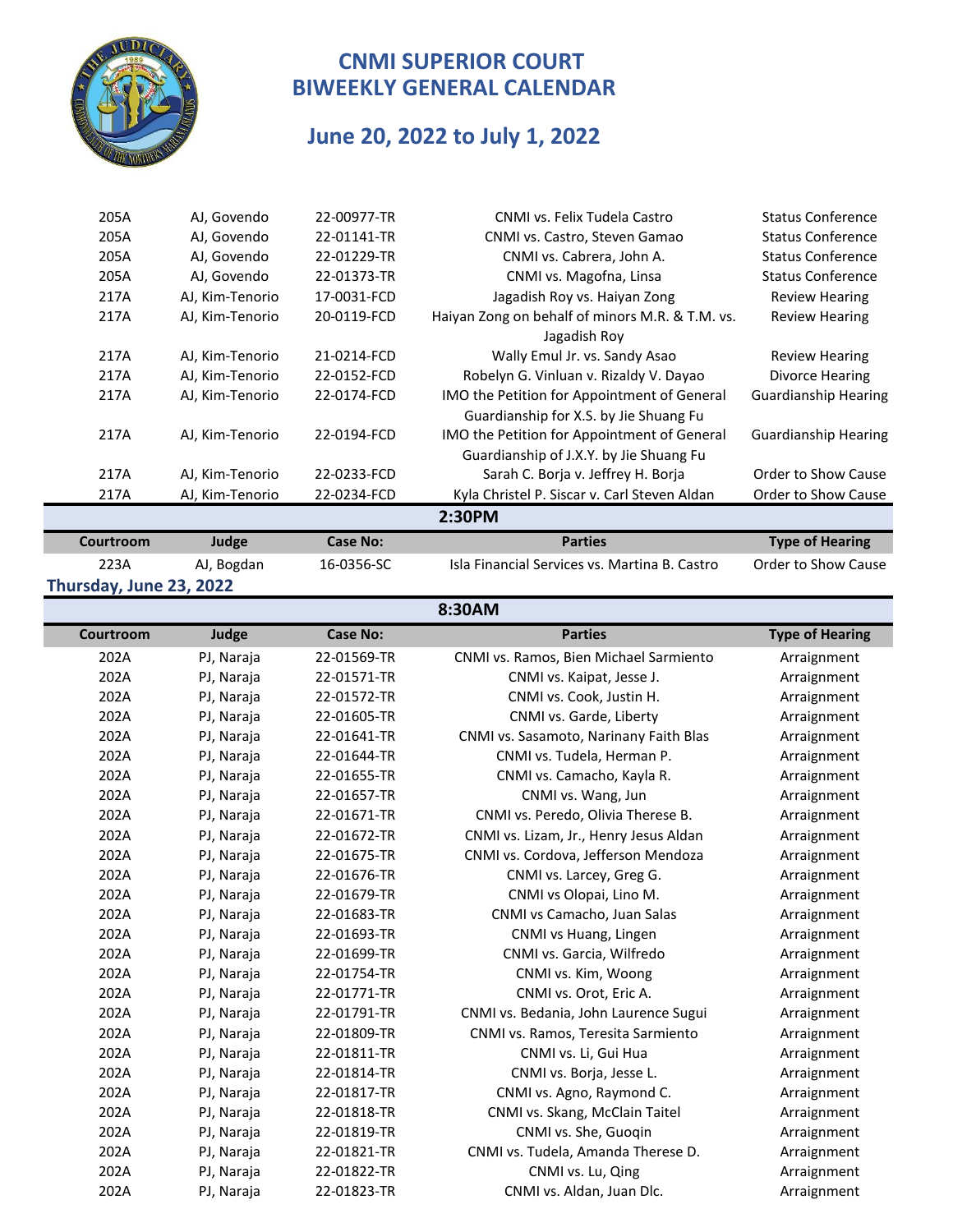

# **June 20, 2022 to July 1, 2022**

| 202A      | PJ, Naraja  | 22-01824-TR     | CNMI vs. Catungal, Renante Dacasin               | Arraignment                |
|-----------|-------------|-----------------|--------------------------------------------------|----------------------------|
| 202A      | PJ, Naraja  | 22-01825-TR     | CNMI vs. Vladislan, Melnik                       | Arraignment                |
| 202A      | PJ, Naraja  | 22-01826-TR     | CNMI vs. Guancia, Anna A.                        | Arraignment                |
| 202A      | PJ, Naraja  | 22-01829-TR     | CNMI vs. Baetiong, Leo Cristobal                 | Arraignment                |
| 202A      | PJ, Naraja  | 22-01867-TR     | CNMI vs. Garcia, Eligio R.                       | Arraignment                |
| 202A      | PJ, Naraja  | 22-01868-TR     | CNMI vs. Rathburn, William Hurbert               | Arraignment                |
| 202A      | PJ, Naraja  | 22-01873-TR     | CNMI vs. Famularcano, Jancee Lansang             | Arraignment                |
| 202A      | PJ, Naraja  | 22-01875-TR     | CNMI vs. Sebangiol, Priscillar                   | Arraignment                |
|           |             |                 | 9:00AM                                           |                            |
| Courtroom | Judge       | <b>Case No:</b> | <b>Parties</b>                                   | <b>Type of Hearing</b>     |
| 202A      | PJ, Naraja  | 20-02469-TR     | CNMI vs. Samson, Edwin Pangan                    | Arraignment                |
| 202A      | PJ, Naraja  | 22-00973-TR     | CNMI vs. Reyes, Victoria                         | Arraignment                |
| 202A      | PJ, Naraja  | 22-01423-TR     | CNMI vs. Lin, Guobiao                            | Arraignment                |
| 202A      | PJ, Naraja  | 22-01534-TR     | CNMI vs. Welch, Turiana B.                       | Arraignment                |
| 202A      | PJ, Naraja  | 22-01548-TR     | CNMI vs. Tracey L. Smith                         | Arraignment                |
| 202A      | PJ, Naraja  | 22-01577-TR     | CNMI vs. Hou, Guohua                             | Arraignment                |
| 202A      | PJ, Naraja  | 22-01774-TR     | CNMI vs. Rudolph, Neitan T.                      | Arraignment                |
| 202A      | PJ, Naraja  | 22-01874-TR     | CNMI vs. Schnieder, Shawna O.                    | Arraignment                |
| 202A      | PJ, Naraja  | 22-01926-TR     | CNMI vs. Suda, Roxanne Jack                      | Arraignment                |
| 202A      | PJ, Naraja  | 22-01929-TR     | CNMI vs. Kani, Elvin C.                          | Arraignment                |
| 205A      | AJ, Govendo | 22-0197-FCD     | IMO H.M., N.M., C.M., and V.V.M.                 | <b>Wardship Hearing</b>    |
| 205A      | AJ, Govendo | 22-0221-FCD     | QiaoQiao Chen and Jialin Chen vs. Xiaodong Tang  | Order to Show Cause        |
|           |             |                 | and Cheng Yan Tang                               |                            |
|           |             |                 |                                                  |                            |
|           |             |                 | 10:00AM                                          |                            |
| Courtroom | Judge       | <b>Case No:</b> | <b>Parties</b>                                   | <b>Type of Hearing</b>     |
| 220A      | AJ, Camacho | 20-0347-CV      | In the Matter of the Estate of Francisco         | <b>Evidenciary Hearing</b> |
|           |             |                 | Manibusan Diaz by Raymond Diaz                   |                            |
| 220A      | AJ, Camacho | 22-0088-CV      | In the Matter of the Estate of Pedro Manibusan   | Letters of                 |
|           |             |                 | Tudela                                           | Administration             |
| 220A      | AJ, Camacho | 22-0119-CV      | The Estate of Rosa Rogopes Romolor               | Letters of                 |
| 220A      | AJ, Camacho | 22-0121-CV      | In the Matter of the Estate of Josefina Asuncion | Letters of                 |
|           |             |                 | Ramos, Deceased.                                 | Administration             |
| 223A      | AJ, Bogdan  | 17-0095-CR      | CNMI vs. Milton B. Camacho                       | <b>Status Conference</b>   |
| 223A      | AJ, Bogdan  | 21-0183-CR      | CNMI vs. Manny Camacho Jr., Donivin Chargualaf,  | Change of Plea             |
|           |             |                 | and Mathew Duenas                                | Hearing                    |
| 223A      | AJ, Bogdan  | 21-0192-CR      | CNMI vs. Matthew Duenas, James Kintz, Binh       | Change of Plea             |
|           |             |                 | Nguyen, and Donivin Chargualaf                   | Hearing                    |
| 223A      | AJ, Bogdan  | 21-0193-CR      | CNMI vs. Zhang, Shoufu                           | <b>Dispositive Motions</b> |
| 223A      | AJ, Bogdan  | 21-0193-CR      | CNMI vs. Zhang, Shoufu                           | Motion in Limine           |
| 223A      | AJ, Bogdan  | 22-0016-CR      | CNMI vs. Mickey Ray Deleon Guerrero              | Change of Plea             |
| 223A      | AJ, Bogdan  | 22-0051-CR      | CNMI v. Anthony Villanueva                       | Change of Plea             |
|           |             |                 | 1:30PM                                           |                            |
| Courtroom | Judge       | <b>Case No:</b> | <b>Parties</b>                                   | <b>Type of Hearing</b>     |
| 205A      | AJ, Govendo | 21-0131-CR      | CNMI vs. Liva Marie Seman Fitial                 | <b>Status Conference</b>   |
| 205A      | AJ, Govendo | 21-0148-CR      | CNMI vs. Sang Hun Lee                            | <b>Status Conference</b>   |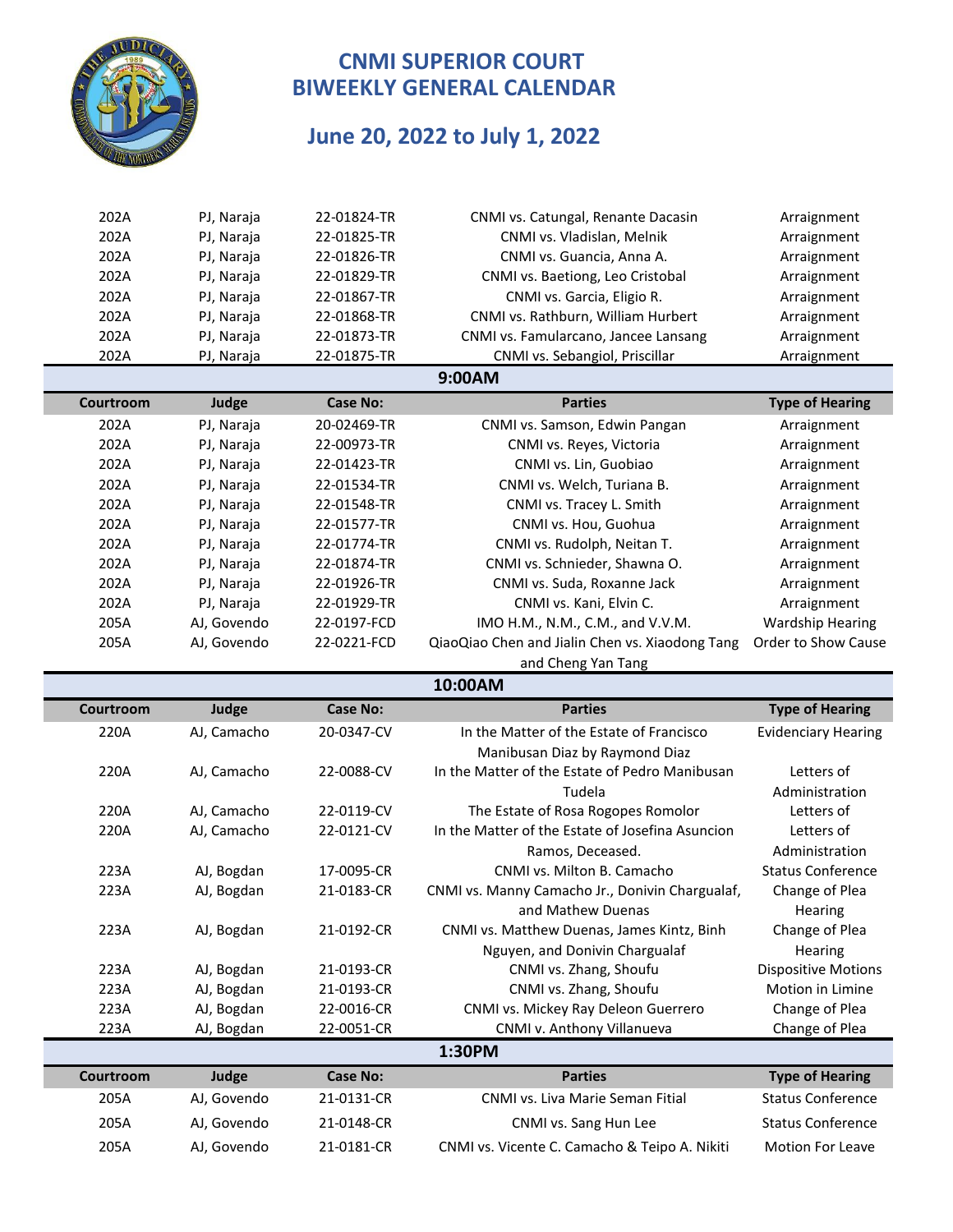

# **June 20, 2022 to July 1, 2022**

## **Friday, June 24, 2022**

| 9:00AM                 |            |                 |                                                                      |                          |  |  |
|------------------------|------------|-----------------|----------------------------------------------------------------------|--------------------------|--|--|
| Courtroom              | Judge      | <b>Case No:</b> | <b>Parties</b>                                                       | <b>Type of Hearing</b>   |  |  |
| Rota Superior<br>Court | PJ, Naraja | 16-0179-CR      | CNMI vs. Vivian Ogo Hocog                                            | <b>Review Hearing</b>    |  |  |
| Rota Superior<br>Court | PJ, Naraja | 19-0073-CR      | CNMI vs. Quichocho, Michael Mark and Pinaula,<br>Anthony San Nicolas | <b>Review Hearing</b>    |  |  |
| Rota Superior<br>Court | PJ, Naraja | 20-01878-TR     | CNMI vs. Cepeda, Kyle Joseph San Nicolas                             | Arraignment              |  |  |
| Rota Superior<br>Court | PJ, Naraja | 21-0179-CR      | CNMI vs. MD Ikbal Bapari                                             | <b>Status Conference</b> |  |  |
| Rota Superior<br>Court | PJ, Naraja | 22-0064-CR      | CNMI vs. Bepari, Ikbal                                               | Arraignment              |  |  |
| Rota Superior<br>Court | PJ, Naraja | 22-01763-TR     | CNMI vs. Towai, Pedro Olopai                                         | Arraignment              |  |  |
| Rota Superior<br>Court | PJ, Naraja | 22-01764-TR     | CNMI vs. Sikebert, Jacob Medinges                                    | Arraignment              |  |  |
|                        | 3:00PM     |                 |                                                                      |                          |  |  |
| Courtroom              | Judge      | <b>Case No:</b> | <b>Parties</b>                                                       | <b>Type of Hearing</b>   |  |  |

| Courtroom | Judge          | <b>Case No:</b> | <b>Parties</b>                                     | <b>Type of Hearing</b>   |
|-----------|----------------|-----------------|----------------------------------------------------|--------------------------|
| 202A      | JPT, Tolentino | 22-0097-CV      | Paul Atalig Manglona in his Official Capacity as a | <b>Status Conference</b> |
|           |                |                 | CNMI Senate Member; Carmen Patricia Deleon         |                          |
|           |                |                 | Guerrero and Bruce Lee Jorgensen vs. Senate of     |                          |
|           |                |                 | the 22nd Northern Marianas Commonwealth            |                          |
|           |                |                 | Legislature; Jude U. Hofschneider in his Official  |                          |
|           |                |                 | Capacity as a CNMI Senator, et. al                 |                          |
|           |                |                 |                                                    |                          |

#### **Sunday, June 26, 2022**

| 8:30AM           |            |                 |                                             |                        |
|------------------|------------|-----------------|---------------------------------------------|------------------------|
| Courtroom        | Judge      | <b>Case No:</b> | <b>Parties</b>                              | <b>Type of Hearing</b> |
| 202A             | PJ, Naraja | 22-01670-TR     | CNMI vs. Calimlim, Loreto Jr. M.            | Arraignment            |
| 202A             | PJ, Naraja | 22-01731-TR     | CNMI vs. Taisacan, Marty T. Jr.             | Arraignment            |
| 202A             | PJ, Naraja | 22-01737-TR     | CNMI vs. Rahaman, Khandakar                 | Arraignment            |
| 202A             | PJ, Naraja | 22-01768-TR     | CNMI vs. Deleon Guerrero, Tiara Lucia Reyes | Arraignment            |
| あきょうけん しょうこう 合当し |            |                 |                                             |                        |

#### **Monday, June 27, 2022**

| 9:00AM    |            |                 |                                              |                          |  |  |
|-----------|------------|-----------------|----------------------------------------------|--------------------------|--|--|
| Courtroom | Judge      | <b>Case No:</b> | <b>Parties</b>                               | <b>Type of Hearing</b>   |  |  |
| 202A      | PJ, Naraja |                 | CNMI vs. Pacia, Glenn N.                     | Arraignment              |  |  |
| 202A      | PJ, Naraja |                 | CNMI vs. Frank Tudela Pangelinan             | Arraignment              |  |  |
| 202A      | PJ, Naraja |                 | CNMI vs. Marvin Mendiola                     | Arraignment              |  |  |
| 202A      | PJ, Naraja |                 | CNMI vs. Tryver Manglona                     | Arraignment              |  |  |
| 202A      | PJ, Naraja |                 | CNMI vs. Zhang, Jian Guang                   | Arraignment              |  |  |
| 202A      | PJ, Naraja |                 | CNMI vs. Remoket, Sheldon U.                 | Arraignment              |  |  |
| 202A      | PJ, Naraja | 19-0102-CR      | CNMI vs. Castro, Michael T.                  | <b>Status Conference</b> |  |  |
| 202A      | PJ, Naraja | 21-0195-CR      | CNMI vs. Ngeskebei, Jose Marino              | Arraignment              |  |  |
| 202A      | PJ, Naraja | 22-0070-CR      | CNMI vs. Ryan Norita Rivera                  | Arraignment              |  |  |
| 202A      | PJ, Naraja | 22-0071-CR      | CNMI vs. Byron A. Deleon Guerrero            | Arraignment              |  |  |
| 202A      | PJ, Naraja | 22-0082-CR      | CNMI vs. Bernard Reyes & Juanita Maximina P. | Arraignment              |  |  |
|           |            |                 | Villanueva                                   |                          |  |  |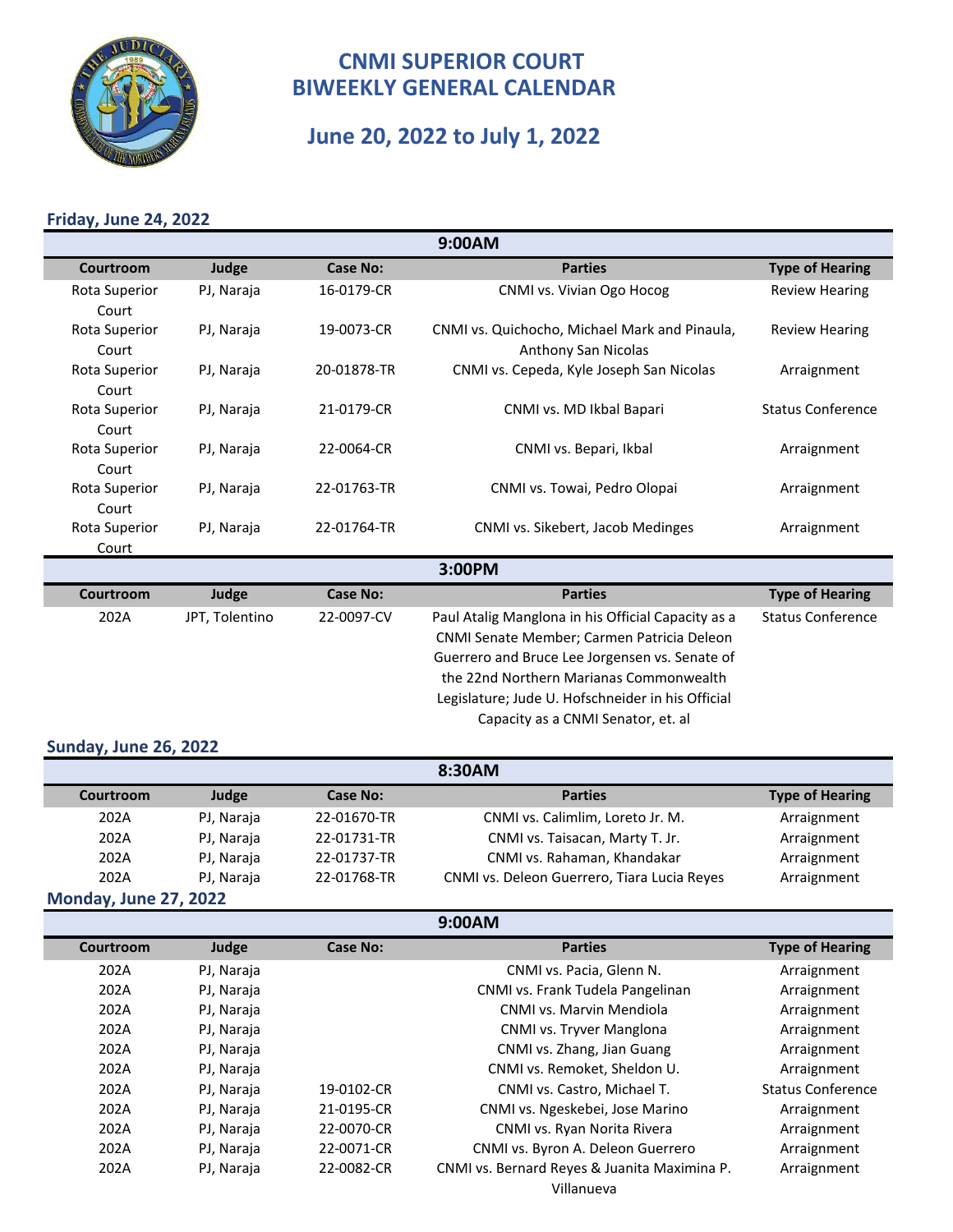

# **June 20, 2022 to July 1, 2022**

| 202A      | PJ, Naraja      | 22-0086-CR      | CNMI vs. Ronnie D. Sofla                           | Arraignment                 |
|-----------|-----------------|-----------------|----------------------------------------------------|-----------------------------|
| 205A      | AJ, Govendo     | 19-0076-CV      | James Quitugua Reyes v. CNMI                       | Settlement                  |
| 217A      | AJ, Kim-Tenorio | 15-0308-FCD     | Lherie G. Tubale vs. Jerry U. Tubale               | <b>Review Hearing</b>       |
| 217A      | AJ, Kim-Tenorio | 17-0037-FCD     | Rosa Taman Rios Kaipat vs. Ramon S. Kaipat         | Motion                      |
| 217A      | AJ, Kim-Tenorio | 19-0407-FCD     | Rufino Edward F. Tudela vs. Yali Wu Tudela         | Default Hearing             |
| 217A      | AJ, Kim-Tenorio | 21-0212-FCD     | Martin Lizama Jr. vs. Jacqueline Lizama            | <b>Review Hearing</b>       |
| 217A      | AJ, Kim-Tenorio | 21-0472-FCD     | Angelito D. Villarojas vs. Christina G. Villarojas | Default Hearing             |
| 217A      | AJ, Kim-Tenorio | 21-0474-FCD     | Rosa Mercedes Rickrick Taman vs. Peter Atalig      | Default Hearing             |
|           |                 |                 | Castro                                             |                             |
| 217A      | AJ, Kim-Tenorio | 22-0022-FCD     | Karen Camoral Ventura vs. Fervigo Diego Ventura    | <b>Divorce Hearing</b>      |
| 217A      | AJ, Kim-Tenorio | 22-0056-FCD     | Rufino Edward F. Tudela vs. Xinyiing Li            | <b>Divorce Hearing</b>      |
| 217A      | AJ, Kim-Tenorio | 22-0087-FCD     | IMO the Petition for Appointment of General        | <b>Guardianship Hearing</b> |
|           |                 |                 | Guardian of Mellina Mae Castro Faimaw by: Grace    |                             |
|           |                 |                 | Untinag                                            |                             |
|           |                 |                 | 1:30PM                                             |                             |
| Courtroom | Judge           | <b>Case No:</b> | <b>Parties</b>                                     | <b>Type of Hearing</b>      |
| 205A      | AJ, Govendo     | 14-0026-CV      | Bank of Guam v Juan S. Camacho                     | Motion                      |
| 205A      | AJ, Govendo     | 17-0060-CV      | John B. Matsumoto v. RJCL Corp. dba RNV            | Motion in Limine            |
|           |                 |                 | Construction, et al.                               |                             |
| 205A      | AJ, Govendo     | 21-0145-CV      | BPR General Contractr & Consulting Firm, LLC vs.   | <b>Status Conference</b>    |
|           |                 |                 | <b>BIG Investment Group</b>                        |                             |
| 205A      | AJ, Govendo     | 21-0190-CV      | S.M. Farhad Mhamud and M.D. Imran Hossain vs.      | <b>Status Conference</b>    |
|           |                 |                 | Osman Gani dba Saipan Security Service             |                             |
|           |                 |                 | 2:30PM                                             |                             |
| Courtroom | Judge           | <b>Case No:</b> | <b>Parties</b>                                     | <b>Type of Hearing</b>      |
| 202A      | PJ, Naraja      | 19-0009-JU      | IRMO: F.R.R., MJ.D, J.M.P,, J.M., N.M.             | <b>Status Conference</b>    |
| 202A      | PJ, Naraja      | 19-0016-JU      | IRMO: M.D., R.P., R.M., N.M., and O.C.             | <b>Status Conference</b>    |
| 202A      | PJ, Naraja      | 19-0023-JU      | In re the matter of M.N and A.A                    | <b>Status Conference</b>    |
| 202A      | PJ, Naraja      | 20-0005-JU      | In Re The Matter of M.J.D.                         | <b>Review Hearing</b>       |
| 202A      | PJ, Naraja      | 20-0010-JU      | In Re The Matter of D.M. & D.M.                    | <b>Status Conference</b>    |
| 202A      | PJ, Naraja      | 20-0012-JU      | In Re The Matter of N.M.                           | <b>Status Conference</b>    |
| 202A      | PJ, Naraja      | 20-0015-JU      | In Re The Matter of M.J.D., R.J.P. and J.P.        | <b>Review Hearing</b>       |
| 202A      | PJ, Naraja      | 20-0016-JU      | In Re The Matter of M.J.D. and R.J.P.              | <b>Review Hearing</b>       |
| 202A      | PJ, Naraja      | 21-0001-JU      | In Re The Matter of X.S. and E.R.                  | <b>Review Hearing</b>       |
| 202A      | PJ, Naraja      | 21-0004-JU      | In re the Matter of J.J.C                          | <b>Review Hearing</b>       |
| 202A      | PJ, Naraja      | 21-0007-JU      | IMO: J.M.C.                                        | <b>Status Conference</b>    |
| 202A      | PJ, Naraja      | 21-0106-CR      | CNMI vs. Peter Anthony Aflague Camacho             | <b>Review Hearing</b>       |
| 202A      | PJ, Naraja      | 21-0284-FCD     | In the Matter of: J.C and J.C                      | Hearing                     |
| 202A      | PJ, Naraja      | 22-0001-JU      | In Re The Matter Of: S.P.C.D.                      | <b>Status Conference</b>    |
| 202A      | PJ, Naraja      | 22-0003-JU      | In re the Matter of L. S.                          | <b>Status Conference</b>    |
|           |                 |                 |                                                    |                             |

**Tuesday, June 28, 2022**

**9:00AM**

| Courtroom | Judge           | Case No:   | <b>Parties</b>                                                              | <b>Type of Hearing</b> |
|-----------|-----------------|------------|-----------------------------------------------------------------------------|------------------------|
| 217A      | AJ, Kim-Tenorio | 14-0203-CV | Atkin's Kroll (Saipan), Inc. fka Microl Corporation<br>vs. Joseph O. Mettao | Order to Show Cause    |
| 217A      | AJ, Kim-Tenorio | 18-0112-CV | Bank of Hawaii vs. Alberto Rivera                                           | Order to Show Cause    |
|           |                 |            |                                                                             |                        |
| 217A      | AJ, Kim-Tenorio | 18-0479-CV | Nan, Inc. v. Imperial Pacific International (Saipan),                       | Motion to Withdraw     |
|           |                 |            | LLC                                                                         | as Counsel             |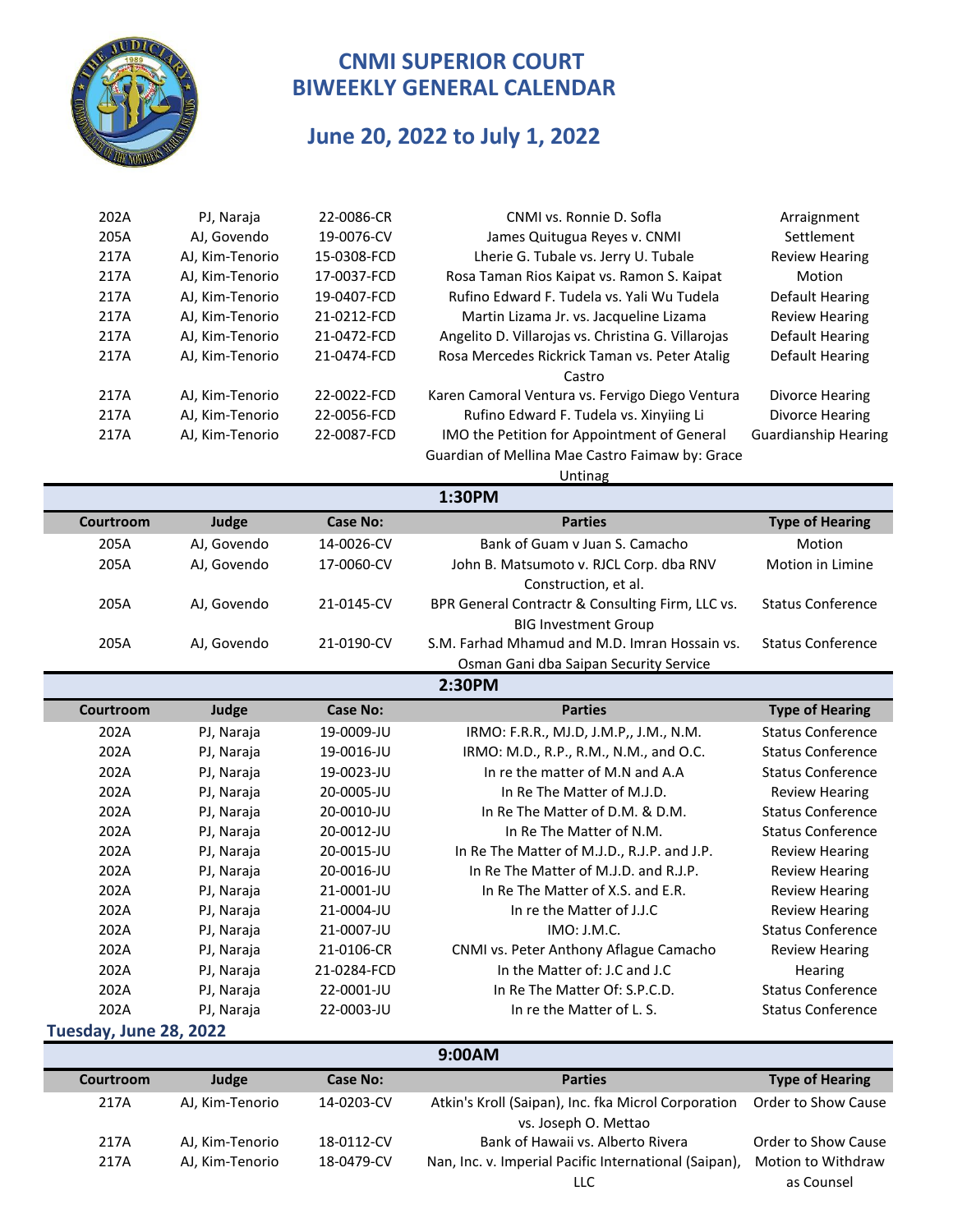

# **June 20, 2022 to July 1, 2022**

| 217A         | AJ, Kim-Tenorio          | 19-0318-CV               | American Herbal Essence Group, American Create                                                        | Motion to Withdraw                         |
|--------------|--------------------------|--------------------------|-------------------------------------------------------------------------------------------------------|--------------------------------------------|
|              |                          |                          | Beauty Corporation, and American Dongsheng                                                            | as Counsel                                 |
|              |                          |                          | Corporation vs. Imperial Pacific International                                                        |                                            |
|              |                          |                          | (CNMI), LLC                                                                                           |                                            |
| 217A         | AJ, Kim-Tenorio          | 20-0064-CV               | Canaan Realty, LLC. vs. Liona W. Charley                                                              | Order to Show Cause                        |
|              |                          |                          | 10:00AM                                                                                               |                                            |
| Courtroom    | Judge                    | <b>Case No:</b>          | <b>Parties</b>                                                                                        | <b>Type of Hearing</b>                     |
| 223A         | AJ, Bogdan               | 17-0087-CV               | Bank of Hawaii v. Johanna A. Marquez                                                                  | Order to Show Cause                        |
| 223A         | AJ, Bogdan               | 18-0247-CV               | Bank of Hawaii v. Imelda R. Dacucos                                                                   | Order in Aid of                            |
| 223A         | AJ, Bogdan               | 18-0449-CV               | Atkins Kroll (Saipan), Inc. v. Frankie Kosam Manalo                                                   | Order in Aid of                            |
|              |                          |                          | and Resentina Kisam Manalo                                                                            | Judgment                                   |
| 223A         | AJ, Bogdan               | 18-0488-CV               | Bank of Hawaii v. Dennis T. Cortez                                                                    | Order to Show Cause                        |
| 223A         | AJ, Bogdan               | 19-0336-CV               | Suh Hyesun v. Selma Salas                                                                             | Order to Show Cause                        |
| 223A         | AJ, Bogdan               | 21-0052-CV               | Atkins Kroll (Saipan), Inc. - v- Gus Frederick Aldan                                                  | Order in Aid of                            |
|              |                          |                          | Demapan                                                                                               | Judgment                                   |
| 223A         | AJ, Bogdan               | 22-0032-CV               | Joseph S. Torres, in his capacity as Administrator                                                    | Motion                                     |
|              |                          |                          | of the Estate of Joaquin Iglesias Torres vs. Sablan<br>Enterprises, Inc. and Saipan Dream Corporation |                                            |
|              |                          |                          | 1:30PM                                                                                                |                                            |
| Courtroom    | Judge                    | <b>Case No:</b>          | <b>Parties</b>                                                                                        | <b>Type of Hearing</b>                     |
| 205A         | AJ, Govendo              | 20-02213-TR              | CNMI vs. Camacho, John M.                                                                             | <b>Status Conference</b>                   |
| 205A         | AJ, Govendo              | 21-01202-TR              | CNMI vs. Mackson M Menchor                                                                            | <b>Status Conference</b>                   |
| 205A         |                          |                          |                                                                                                       | <b>Status Conference</b>                   |
|              | AJ, Govendo              | 21-01835-TR              | CMMI vs. Juan M. Camacho                                                                              |                                            |
| 205A         | AJ, Govendo              | 21-02074-TR              | CNMI vs. Alvin Fundador                                                                               | Change of Plea                             |
| 205A         | AJ, Govendo              | 21-02690-TR              | CNMI vs. Brel, Damon Hikaru                                                                           | <b>Status Conference</b>                   |
| 205A         | AJ, Govendo              | 22-00312-TR              | CNMI vs. Kapileo, Johnnie F.                                                                          | <b>Status Conference</b>                   |
| 205A         | AJ, Govendo              | 22-00445-TR              | CNMI vs. Camacho, John M.                                                                             | <b>Status Conference</b>                   |
| 205A         | AJ, Govendo              | 22-00458-TR              | CNMI vs. Mendiola, Joey Jr.                                                                           | <b>Review Hearing</b>                      |
| 205A         | AJ, Govendo              | 22-00490-TR              | CNMI vs. Acosta, Patrick Junior O.                                                                    | <b>Status Conference</b>                   |
| 205A         | AJ, Govendo              | 22-00654-TR              | CNMI vs Yang, Jun                                                                                     | <b>Status Conference</b>                   |
| 205A         | AJ, Govendo              | 22-01057-TR              | CNMI vs. Valeroso, John Marty M.                                                                      | <b>Status Conference</b>                   |
| 205A         | AJ, Govendo              | 22-01233-TR              | CNI vs. Santos, Reymond D.                                                                            | <b>Status Conference</b>                   |
| 205A         | AJ, Govendo              | 22-01234-TR              | CNMI vs. Osiik, Elais K.                                                                              | <b>Status Conference</b>                   |
| 205A         | AJ, Govendo              | 22-01415-TR              | CNMI vs. Lloyd, Christian B.                                                                          | <b>Status Conference</b>                   |
| 223A         | AJ, Bogdan               | 11-0273-SC               | C.C. Enterprises vs. Tommy Tim Cepeda                                                                 | Order to Show Cause                        |
| 223A         | AJ, Bogdan               | 12-0189-sc               | Financial Insurance Service Group, Inc. vs. Molla,                                                    | Order to Show Cause                        |
|              |                          |                          | Remy Evelyn Mendiola                                                                                  |                                            |
| 223A         | AJ, Bogdan               | 14-0333-SC               | JNL Corporation vs. Jesse Jerry b. Reyes                                                              | Order to Show Cause                        |
| 223A         | AJ, Bogdan               | 15-0079-SC               | Jin Lis Store vs. Colleen Cabrera                                                                     | Order to Show Cause                        |
| 223A         | AJ, Bogdan               | 16-0266-SC               | The Financial & Insurance Services Group Inc. vs.                                                     | <b>Review Hearing</b>                      |
|              |                          |                          | Dion DLC Camacho                                                                                      |                                            |
| 223A         | AJ, Bogdan               | 17-0174-SC               | Bank of Hawaii v. Lorelei G. Vinas                                                                    | Order to Show Cause                        |
| 223A         | AJ, Bogdan               | 17-0390-SC               | Bank of Hawaii vs. Ariel G. Garcia                                                                    | Order in Aid of                            |
| 223A         | AJ, Bogdan               | 19-0078-SC               | Design Florist v. Ray Villagomez and Carmen                                                           | Order to Show Cause                        |
|              |                          |                          | Laniyo                                                                                                |                                            |
| 223A<br>223A | AJ, Bogdan<br>AJ, Bogdan | 20-0032-SC<br>20-0082-SC | Design Florist v. Lorna O. Iginoef                                                                    | Order to Show Cause<br>Order to Show Cause |
|              |                          |                          | Canaan Realty, LLC vs. Santos, Mercedes L.                                                            |                                            |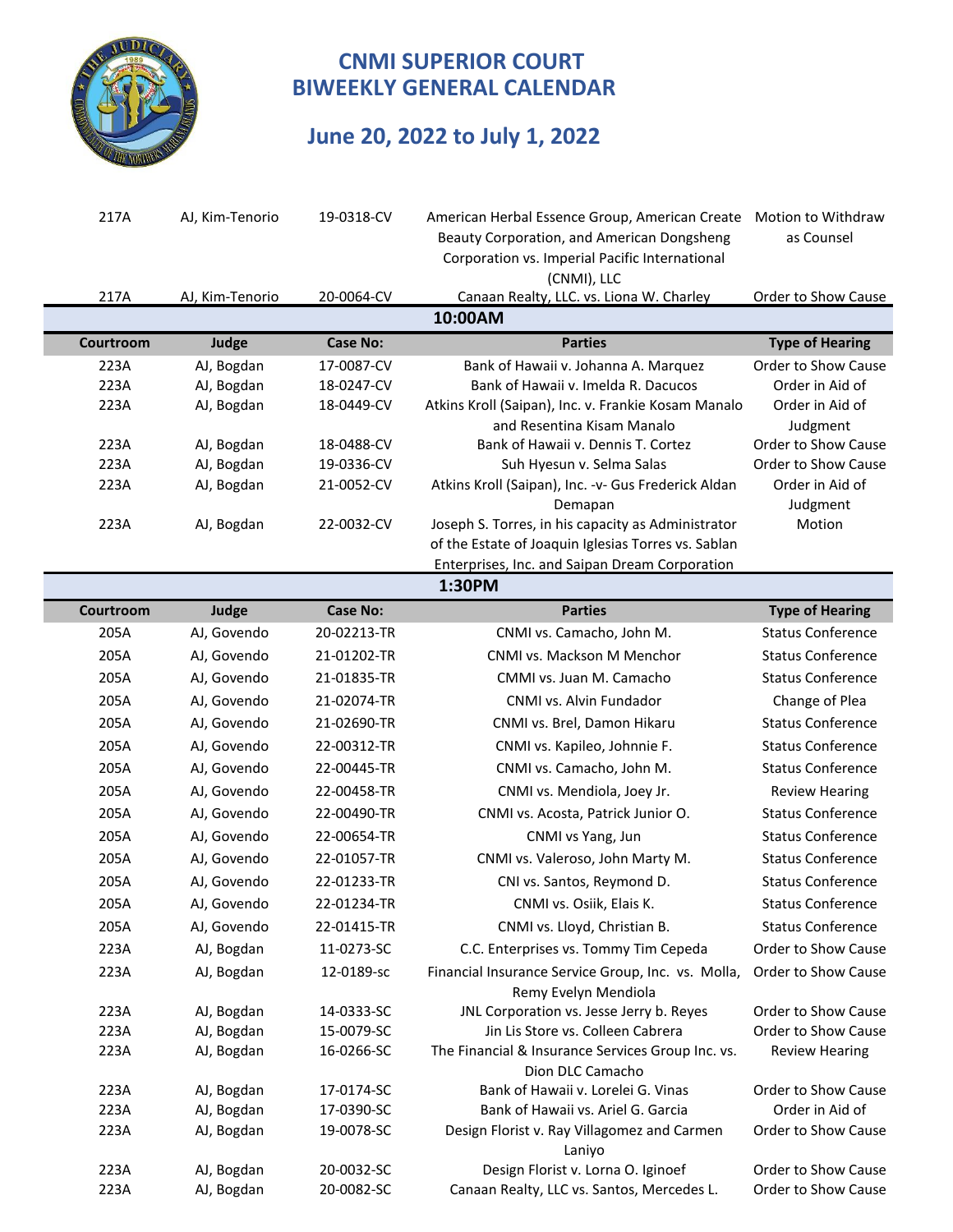

#### **June 20, 2022 to July 1, 2022**

| 2:30PM    |             |                 |                                                   |                        |  |
|-----------|-------------|-----------------|---------------------------------------------------|------------------------|--|
| Courtroom | Judge       | <b>Case No:</b> | <b>Parties</b>                                    | <b>Type of Hearing</b> |  |
| 220A      | AJ, Camacho | 18-0117-CV      | In the Matter of the Estate of: George Cruz       | Motion                 |  |
|           |             |                 | Duenas                                            |                        |  |
| 220A      | AJ, Camacho | 20-0301-CV      | Bank of Saipan vs. Priscilla T. Castro            | Order in Aid of        |  |
| 220A      | AJ, Camacho | 20-0382-CV      | Auto Marine, Inc. - v- Black Bison Travel         | Order in Aid of        |  |
|           |             |                 | Corporation                                       | Judgment               |  |
| 220A      | AJ, Camacho | 21-0091-CV      | Bank of Saipan -v- Noime B. Lifoifoi and Allan A. | Order to Show Cause    |  |
|           |             |                 | Lifoifoi                                          |                        |  |
| 220A      | AJ, Camacho | 94-0746-CV      | Pacific Int'l Marianas dba Midway Motors          | Motion to Revoke       |  |
|           |             |                 | v.Mettao, Francisco                               |                        |  |

#### **Wednesday, June 29, 2022**

AJ, Camacho

| 9:00AM    |                 |                 |                                                                                                                                                                                                                                    |                                  |  |  |
|-----------|-----------------|-----------------|------------------------------------------------------------------------------------------------------------------------------------------------------------------------------------------------------------------------------------|----------------------------------|--|--|
| Courtroom | Judge           | <b>Case No:</b> | <b>Parties</b>                                                                                                                                                                                                                     | <b>Type of Hearing</b>           |  |  |
| 202A      | PJ, Naraja      | 16-0090-cv      | Joeten Motors Company, Inc. v. Joseph M. Agulto                                                                                                                                                                                    | <b>Review Hearing</b>            |  |  |
| 202A      | PJ, Naraja      | 18-0319-CV      | Commonwealth of the Northern Marianas Islands<br>and Janice E. Castro, in her Official Capacity as<br>Director, Division of Coastal Resources<br>Manangement vs. Man Bao Corporation, DBA<br>Fantastic Garden, and Cheung Ping Yin | <b>Status Conference</b>         |  |  |
| 202A      | PJ, Naraja      | 19-0020-CV      | Scoggins Law Office, LLC vs. KSA Corporation and II<br>Hwan Kim                                                                                                                                                                    | Hearing                          |  |  |
| 202A      | PJ, Naraja      | 21-0078-CV      | Art Man Environment Corporation vs. Imperial<br>Pacific International (CNMI), LLC                                                                                                                                                  | Motion to Withdraw<br>as Counsel |  |  |
| 202A      | PJ, Naraja      | 21-0078-CV      | Art Man Environment Corporation vs. Imperial<br>Pacific International (CNMI), LLC                                                                                                                                                  | Order in Aid of<br>Judgment      |  |  |
| 202A      | PJ, Naraja      | 21-0117-CV      | Amrita Sarker vs. Pacific Basin Insurance Company                                                                                                                                                                                  | Hearing                          |  |  |
| 217A      | AJ, Kim-Tenorio | 09-0021-FCD     | Juan Roligat Limes vs Marsha M. Peter i                                                                                                                                                                                            | <b>Review Hearing</b>            |  |  |
| 217A      | AJ, Kim-Tenorio | 15-0282-FCD     | Joana Mesik vs. Nicholas Rabauliman                                                                                                                                                                                                | Motion                           |  |  |
| 217A      | AJ, Kim-Tenorio | 18-0303-FCD     | Orphan D. Kurtoglu vs. Yan Sun                                                                                                                                                                                                     | Motion                           |  |  |
| 217A      | AJ, Kim-Tenorio | 21-0023-FCD     | Xinrui Chen vs. Guangchao Li                                                                                                                                                                                                       | <b>Pretrial Conference</b>       |  |  |
| 217A      | AJ, Kim-Tenorio | 21-0318-FCD     | IMO S. B. and J.B.                                                                                                                                                                                                                 | <b>Review Hearing</b>            |  |  |
| 217A      | AJ, Kim-Tenorio | 22-0123-FCD     | IMO Guardianship of Carmen Tilipao Tebuteb by:                                                                                                                                                                                     | <b>Guardianship Hearing</b>      |  |  |
|           |                 |                 | Carmelisa Raynalle Tilipao Tebuteb                                                                                                                                                                                                 |                                  |  |  |

**Courtroom 3 Judge Case No:** Case No: 2021 220A AJ, Camacho 21-01658-TR CNMI v. Jesse Junior Nekaifes Status Conference 220A AJ, Camacho 21-0180-CR CNMI vs. Tmarsel, Newton Status Conference **10:00AM**

220A AJ, Camacho 22-0031-CR CNMI v. Aimin Zhang Status Conference 220A AJ, Camacho 22-0036-CR CNMI vs. Kaipat, Jimmy Phillip Status Conference 220A AJ, Camacho 22-0049-CR CNMI v. Joseph Seman Pretrial Conference 220A CNMI vs. Kenneth Liquiran Gomez AJ, Camacho 22-0060-CR Change of Plea 220A AJ, Camacho 22-0075-CR CNMI vs. Peter John Blas Status Conference 220A AJ, Camacho 22-0079-CR CNMI vs. Rosel Imperial Status Conference **Type of Hearing**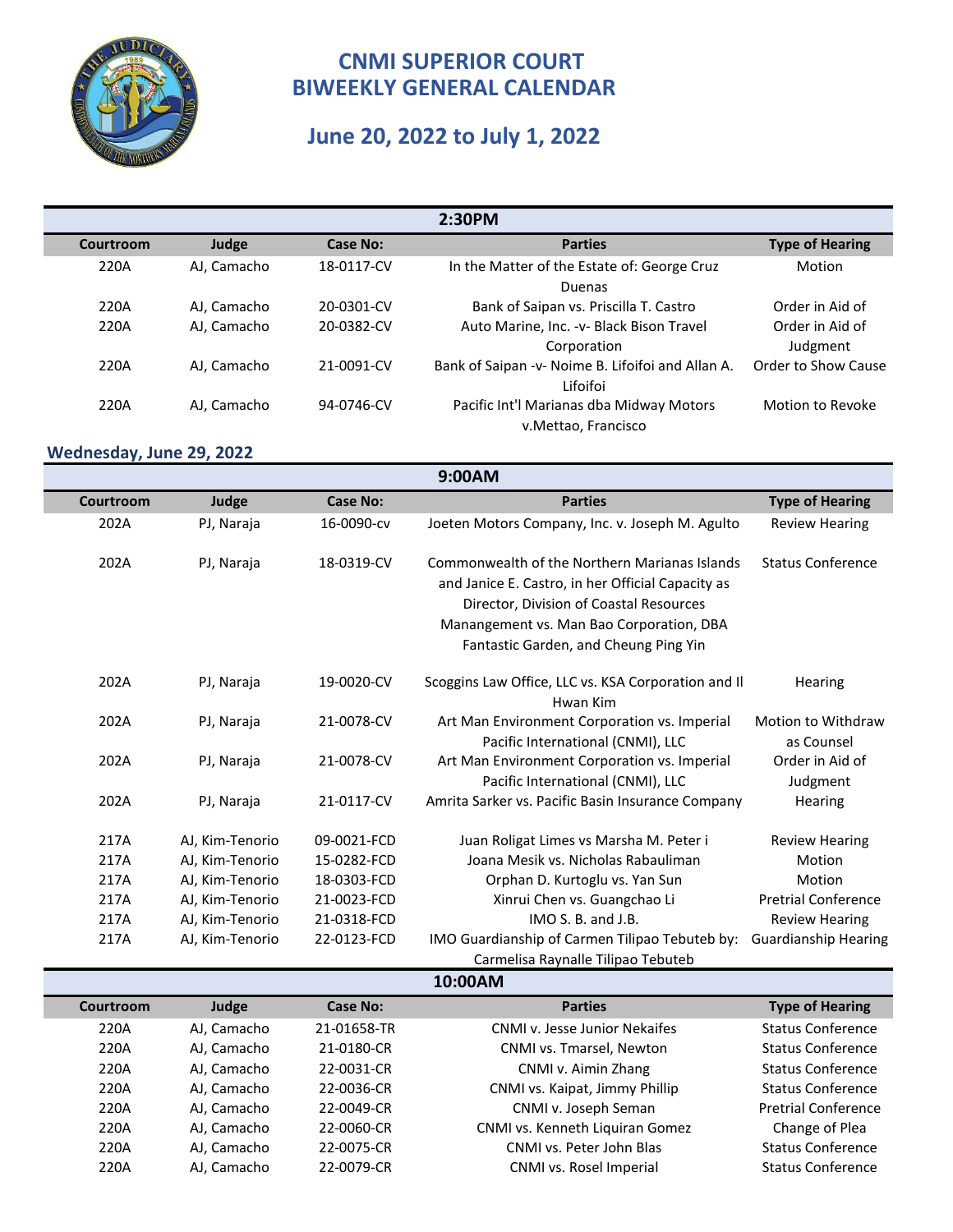

# **June 20, 2022 to July 1, 2022**

| 1:30PM    |                 |                 |                                             |                          |  |  |
|-----------|-----------------|-----------------|---------------------------------------------|--------------------------|--|--|
| Courtroom | Judge           | <b>Case No:</b> | <b>Parties</b>                              | <b>Type of Hearing</b>   |  |  |
| 205A      | AJ, Govendo     | 16-02869-TR     | CNMI vs. Higgins, Berman Junior             | <b>Status Conference</b> |  |  |
| 205A      | AJ, Govendo     | 17-00071-TR     | CNMI vs. Higgins, Berman Junior             | <b>Status Conference</b> |  |  |
| 205A      | AJ, Govendo     | 20-00897-TR     | CNMI vs. Higgins, Berman P.                 | <b>Status Conference</b> |  |  |
| 205A      | AJ, Govendo     | 20-01096-TR     | CNMI vs. Higgins, Berman Junior             | <b>Status Conference</b> |  |  |
| 205A      | AJ, Govendo     | 21-01145-TR     | CNMI vs. John Carlo G. Sanchez              | <b>Status Conference</b> |  |  |
| 205A      | AJ, Govendo     | 21-01165-TR     | CNMI vs. Abigail S. Ruben                   | <b>Status Conference</b> |  |  |
| 205A      | AJ, Govendo     | 21-01689-TR     | CNMI vs. Berman Jr. Higgins                 | <b>Status Conference</b> |  |  |
| 205A      | AJ, Govendo     | 21-01930-TR     | <b>CNMI vs Fitial. Geneviev</b>             | <b>Status Conference</b> |  |  |
| 205A      | AJ, Govendo     | 21-02098-TR     | CNMI vs. Rios, Darrow R.                    | Change of Plea           |  |  |
| 205A      | AJ, Govendo     | 21-02133-TR     | CNMI vs Itibus, Joshua S.                   | <b>Status Conference</b> |  |  |
| 205A      | AJ, Govendo     | 21-02686-TR     | CNMI vs. Kim, Junbeom                       | <b>Review Hearing</b>    |  |  |
| 205A      | AJ, Govendo     | 21-02812-TR     | CNMI vs Phillip, Noonan                     | Change of Plea           |  |  |
| 205A      | AJ, Govendo     | 22-00106-TR     | CNMI vs Wesley, Jacob M.                    | <b>Status Conference</b> |  |  |
| 205A      | AJ, Govendo     | 22-00179-TR     | CNMI vs. Cabezo, Florencio O.               | <b>Status Conference</b> |  |  |
| 205A      | AJ, Govendo     | 22-00467-TR     | CNMI vs. Esner, Kinisou                     | <b>Status Conference</b> |  |  |
| 205A      | AJ, Govendo     | 22-00858-TR     | CNMI vs. Skilang, Lito T.                   | <b>Status Conference</b> |  |  |
| 205A      | AJ, Govendo     | 22-00866-TR     | CNMI vs. Su, Longjiang                      | <b>Status Conference</b> |  |  |
| 205A      | AJ, Govendo     | 22-00889-TR     | CNMI vs. Salavaria, Ethan Elijah            | <b>Status Conference</b> |  |  |
| 205A      | AJ, Govendo     | 22-00909-TR     | CNMI vs. Higgins, Berman                    | <b>Status Conference</b> |  |  |
| 205A      | AJ, Govendo     | 22-01432-TR     | CNMI vs. Higgins, Berman Junior             | <b>Status Conference</b> |  |  |
| 217A      | AJ, Kim-Tenorio | 22-0032-FCD     | IMO A.J.K.                                  | Motion                   |  |  |
| 217A      | AJ, Kim-Tenorio | 22-0153-FCD     | IMO the Petition to Correct for F.F.H.M. by | Change of Name           |  |  |
|           |                 |                 | Kimberly Halstead                           | Hearing                  |  |  |

#### **Thursday, June 30, 2022**

| 8:30AM    |            |                 |                                      |                        |  |  |
|-----------|------------|-----------------|--------------------------------------|------------------------|--|--|
| Courtroom | Judge      | <b>Case No:</b> | <b>Parties</b>                       | <b>Type of Hearing</b> |  |  |
| 202A      | PJ, Naraja | 22-01130-TR     | CNMI vs. Heo, Seong Eon              | Arraignment            |  |  |
| 202A      | PJ, Naraja | 22-01170-TR     | CNMI vs. She, Guo Qin                | Arraignment            |  |  |
| 202A      | PJ, Naraja | 22-01355-TR     | CNMI vs. Cho, Seung Min              | Arraignment            |  |  |
| 202A      | PJ, Naraja | 22-01358-TR     | CNMI vs. Matutino, Alan Mikhail      | Arraignment            |  |  |
| 202A      | PJ, Naraja | 22-01361-TR     | CNMI vs. Fang, Cheng Long            | Arraignment            |  |  |
| 202A      | PJ, Naraja | 22-01374-TR     | CNMI vs. Tenorio, Mary Frances       | Arraignment            |  |  |
| 202A      | PJ, Naraja | 22-01389-TR     | CNMI vs. Mafnas, Jonvaughn           | Arraignment            |  |  |
| 202A      | PJ, Naraja | 22-01394-TR     | CNMI vs. Borja, Ji Jing              | Arraignment            |  |  |
| 202A      | PJ, Naraja | 22-01398-TR     | CNMI vs. Omelau, Martino             | Arraignment            |  |  |
| 202A      | PJ, Naraja | 22-01401-TR     | CNMI vs. Bocago, Jordan              | Arraignment            |  |  |
| 202A      | PJ, Naraja | 22-01566-TR     | CNMI vs. Moral, Rosalinda Guinto     | Arraignment            |  |  |
| 202A      | PJ, Naraja | 22-01567-TR     | CNMI vs. Luo, You Hou                | Arraignment            |  |  |
| 202A      | PJ, Naraja | 22-01647-TR     | CNMI vs. Sen, Prabir                 | Arraignment            |  |  |
| 202A      | PJ, Naraja | 22-01649-TR     | CNMI vs. Delos Reyes, Jr. Patrick P. | Arraignment            |  |  |
| 202A      | PJ, Naraja | 22-01650-TR     | CNMI vs. Li, Yahong                  | Arraignment            |  |  |
| 202A      | PJ, Naraja | 22-01680-TR     | CNMI vs Hossain, MD Billal           | Arraignment            |  |  |
| 202A      | PJ, Naraja | 22-01681-TR     | CNMI vs Zhang, Jinan                 | Arraignment            |  |  |
| 202A      | PJ, Naraja | 22-01682-TR     | CNMI vs Ullah, Hamid                 | Arraignment            |  |  |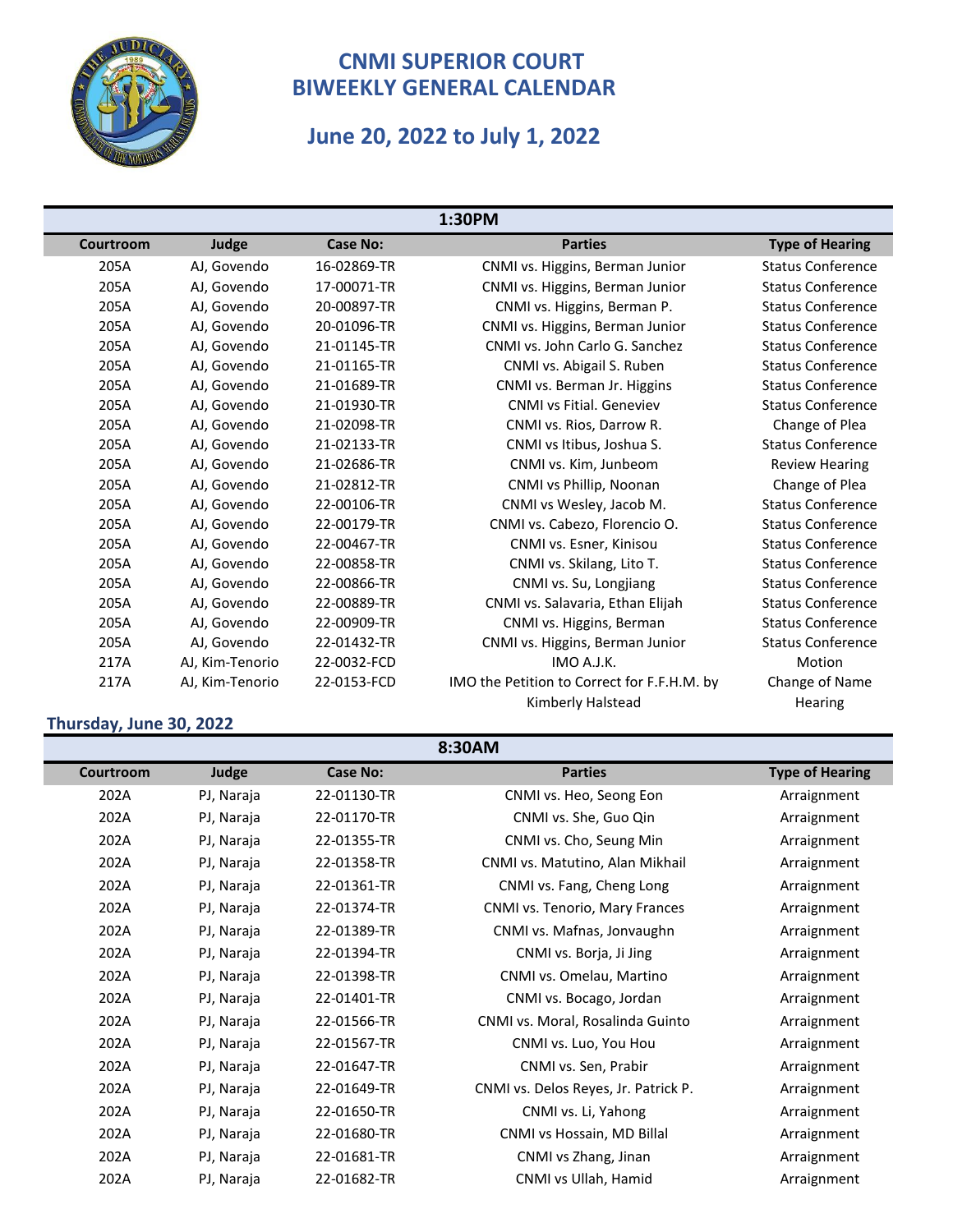

#### **June 20, 2022 to July 1, 2022**

| 202A | PJ, Naraja | 22-01684-TR | CNMI vs Molas, Melvin               | Arraignment |
|------|------------|-------------|-------------------------------------|-------------|
| 202A | PJ, Naraja | 22-01685-TR | CNMI vs Nomel, Audie F.             | Arraignment |
| 202A | PJ, Naraja | 22-01686-TR | CNMI vs Camacho, Manuel Q.          | Arraignment |
| 202A | PJ, Naraja | 22-01687-TR | CNMI vs Castro, Allen Kumangai      | Arraignment |
| 202A | PJ, Naraja | 22-01689-TR | CNMI vs Surima, Michael P.          | Arraignment |
| 202A | PJ, Naraja | 22-01690-TR | CNMI vs Olaitaman, Michael I.       | Arraignment |
| 202A | PJ, Naraja | 22-01698-TR | CNMI vs. Castro, Jung Jin Yang      | Arraignment |
| 202A | PJ, Naraja | 22-01735-TR | CNMI vs. Lizama, Martin Jose Jr.    | Arraignment |
| 202A | PJ, Naraja | 22-01799-TR | CNMI vs. Bunusek, Jang Juda         | Arraignment |
| 202A | PJ, Naraja | 22-01801-TR | CNMI vs. Quitugua, Jelbert          | Arraignment |
| 202A | PJ, Naraja | 22-01803-TR | CNMI vs. Jin, Tiefan                | Arraignment |
| 202A | PJ, Naraja | 22-01804-TR | CNMI vs. Borja, Ji Jing             | Arraignment |
| 202A | PJ, Naraja | 22-01827-TR | CNMI vs. Bata, Amador S.            | Arraignment |
| 202A | PJ, Naraja | 22-01838-TR | CNMI vs. Fernandez, Eddie Joseph    | Arraignment |
| 202A | PJ, Naraja | 22-01842-TR | CNMI vs. Lee, Yang Hoon             | Arraignment |
| 202A | PJ, Naraja | 22-01843-TR | CNMI vs. Aldan, Clarinda M.         | Arraignment |
| 202A | PJ, Naraja | 22-01844-TR | CNMI vs. Chung, Woon Soo            | Arraignment |
| 202A | PJ, Naraja | 22-01846-TR | CNMI vs. Dolor, Mercedes Jacinto    | Arraignment |
| 202A | PJ, Naraja | 22-01847-TR | CNMI vs. Pang, Yu                   | Arraignment |
| 202A | PJ, Naraja | 22-01848-TR | CNMI vs. Buenasalido, Aldritz D.    | Arraignment |
| 202A | PJ, Naraja | 22-01851-TR | CNMI vs. Michael, Cullen M.         | Arraignment |
| 202A | PJ, Naraja | 22-01855-TR | CNMI vs. Espiritu, Elena M.         | Arraignment |
| 202A | PJ, Naraja | 22-01858-TR | CNMI vs. Ybanez, Brooklyn P.        | Arraignment |
| 202A | PJ, Naraja | 22-01860-TR | CNMI vs. Tu, Pei                    | Arraignment |
| 202A | PJ, Naraja | 22-01861-TR | CNMI vs. Suzuki, Lennon Suke        | Arraignment |
| 202A | PJ, Naraja | 22-01863-TR | CNMI vs. Wishim, Anriketa           | Arraignment |
| 202A | PJ, Naraja | 22-01864-TR | CNMI vs. Yong Sik Jeong             | Arraignment |
| 202A | PJ, Naraja | 22-01869-TR | CNMI vs. Blackburn, Mark R.         | Arraignment |
| 202A | PJ, Naraja | 22-01872-TR | CNMI vs. Alam, Firoz                | Arraignment |
| 202A | PJ, Naraja | 22-01878-TR | CNMI vs. Ito, David Masechebel      | Arraignment |
| 202A | PJ, Naraja | 22-01879-TR | CNMI vs. Chi, Bingyan               | Arraignment |
| 202A | PJ, Naraja | 22-01883-TR | CNMI vs. Cabrera, Isidoro III C.    | Arraignment |
| 202A | PJ, Naraja | 22-01885-TR | CNMI vs. Nieswender, Matthew Alvin  | Arraignment |
| 202A | PJ, Naraja | 22-01886-TR | CNMI vs. Reyes, Jesus A.            | Arraignment |
| 202A | PJ, Naraja | 22-01887-TR | CNMI vs. Hoque, Mozammal            | Arraignment |
| 202A | PJ, Naraja | 22-01888-TR | CNMI vs. Park, Sun II               | Arraignment |
| 202A | PJ, Naraja | 22-01889-TR | CNMI vs. Pulido, Conrado Jr. Mulina | Arraignment |
| 202A | PJ, Naraja | 22-01890-TR | CNMI vs. Mintac, Marc Anthony Dean  | Arraignment |
| 202A | PJ, Naraja | 22-01891-TR | CNMI vs. Wolf, Jonathan Lizardo S.  | Arraignment |
| 202A | PJ, Naraja | 22-01892-TR | CNMI vs. Torres, Juan S.            | Arraignment |
| 202A | PJ, Naraja | 22-01895-TR | CNMI vs. Siwed, Abu                 | Arraignment |
| 202A | PJ, Naraja | 22-01896-TR | CNMI vs. Ye, Baito                  | Arraignment |
| 202A | PJ, Naraja | 22-01898-TR | CNMI vs. Dulay, Priscila P.         | Arraignment |
| 202A | PJ, Naraja | 22-01899-TR | CNMI vs. Chen, Xungan               | Arraignment |
|      |            |             |                                     |             |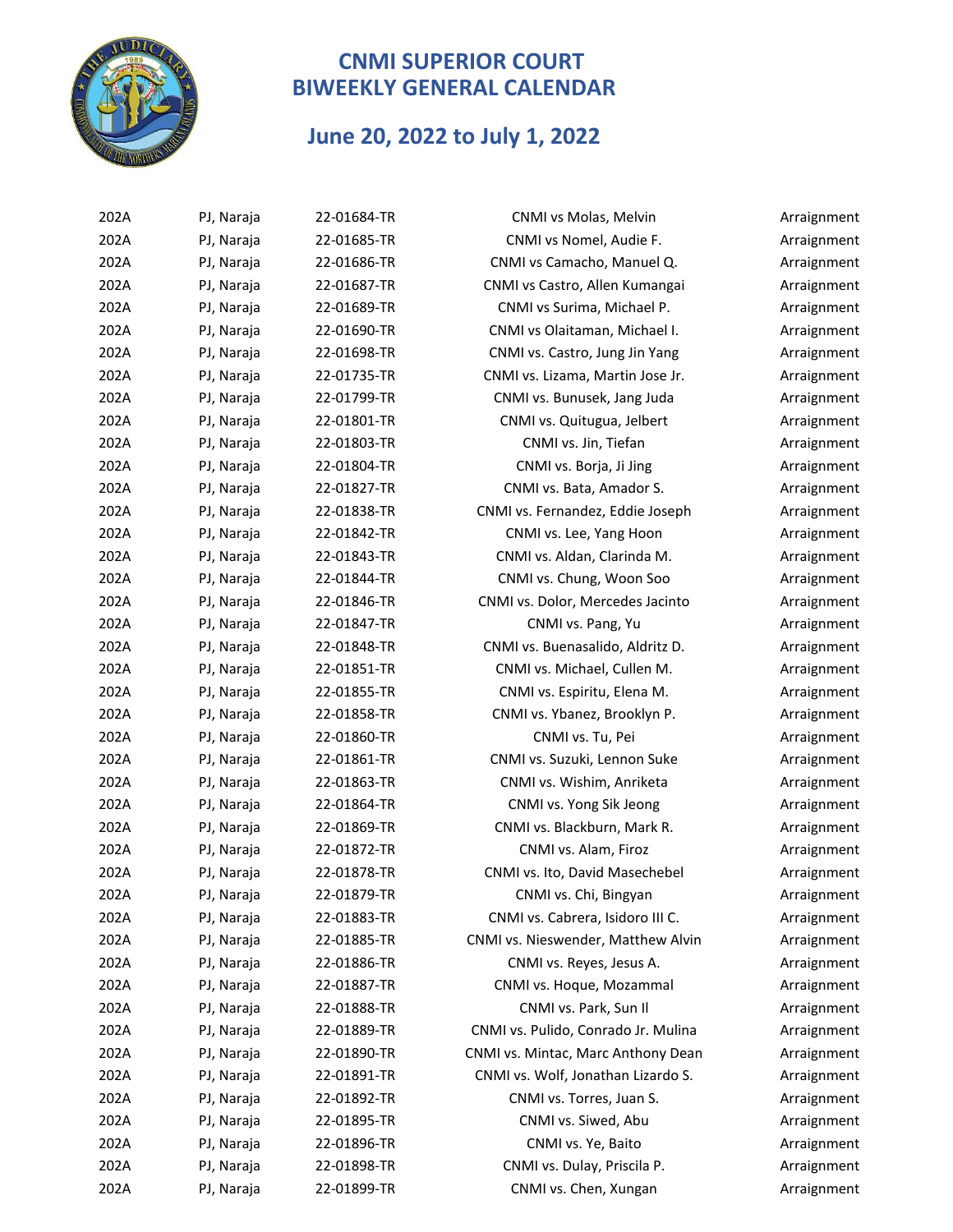

#### **June 20, 2022 to July 1, 2022**

| 202A | PJ, Naraja | 22-01900-TR | CNMI vs. Bill, Jianna R.             | Arraignment |
|------|------------|-------------|--------------------------------------|-------------|
| 202A | PJ, Naraja | 22-01902-TR | CNMI vs. Santos, Ali Mongino         | Arraignment |
| 202A | PJ, Naraja | 22-01905-TR | CNMI vs. Won, Jue Lee                | Arraignment |
| 202A | PJ, Naraja | 22-01906-TR | CNMI vs. Cole, Kristan               | Arraignment |
| 202A | PJ, Naraja | 22-01908-TR | CNMI vs. Chen, Yuanyu                | Arraignment |
| 202A | PJ, Naraja | 22-01909-TR | CNMI vs. Diesta, Arnel Japon         | Arraignment |
| 202A | PJ, Naraja | 22-01910-TR | CNMI vs. Cho, Seung Min              | Arraignment |
| 202A | PJ, Naraja | 22-01911-TR | CNMI vs. Oppillathamani, Jothi       | Arraignment |
| 202A | PJ, Naraja | 22-01912-TR | CNMI vs. Ybanez, Cyrus Christian     | Arraignment |
| 202A | PJ, Naraja | 22-01913-TR | CNMI vs. Liu, Hanqin                 | Arraignment |
| 202A | PJ, Naraja | 22-01914-TR | CNMI vs. Pangelinan, Donald Jr.      | Arraignment |
| 202A | PJ, Naraja | 22-01916-TR | CNMI vs. Lifoifoi, Noime             | Arraignment |
| 202A | PJ, Naraja | 22-01917-TR | CNMI vs. Garcia, Carmelino L.        | Arraignment |
| 202A | PJ, Naraja | 22-01918-TR | CNMI vs. Blake, Bayden A.            | Arraignment |
| 202A | PJ, Naraja | 22-01919-TR | CNMI vs. Wanket, Marie Camacho       | Arraignment |
| 202A | PJ, Naraja | 22-01920-TR | CNMI vs. Taguchi, Joji O.            | Arraignment |
| 202A | PJ, Naraja | 22-01927-TR | CNMI vs. Aron, Vay Mary Jane         | Arraignment |
| 202A | PJ, Naraja | 22-01930-TR | CNMI vs. Yarofalir, John Michael     | Arraignment |
| 202A | PJ, Naraja | 22-01931-TR | CNMI vs. Jerez, Aaron James          | Arraignment |
| 202A | PJ, Naraja | 22-01932-TR | CNMI vs. Pangelinan, Dustin Miguel   | Arraignment |
| 202A | PJ, Naraja | 22-01934-TR | CNMI vs. Cepeda, Richard James A.    | Arraignment |
| 202A | PJ, Naraja | 22-01935-TR | CNMI vs. Li, Na                      | Arraignment |
| 202A | PJ, Naraja | 22-01936-TR | CNMI vs. Ayuyu, Augustin R.          | Arraignment |
| 202A | PJ, Naraja | 22-01937-TR | CNMI vs. Rios, Joey                  | Arraignment |
| 202A | PJ, Naraja | 22-01938-TR | CNMI vs. Wang, Dongqing              | Arraignment |
| 202A | PJ, Naraja | 22-01939-TR | CNMI vs. Torres, Manuel M.           | Arraignment |
| 202A | PJ, Naraja | 22-01940-TR | CNMI vs. O'connell, Finnian M.       | Arraignment |
| 202A | PJ, Naraja | 22-01942-TR | CNMI vs. Muna, Vincent Ronald        | Arraignment |
| 202A | PJ, Naraja | 22-01943-TR | CNMI vs. Diocton, Teotimo Arimala    | Arraignment |
| 202A | PJ, Naraja | 22-01944-TR | CNMI vs. Costales, sammy Fontanilla  | Arraignment |
| 202A | PJ, Naraja | 22-01944-TR | CNMI vs. Fitial, Tyler Jose          | Arraignment |
| 202A | PJ, Naraja | 22-01949-TR | CNMI vs. Agulto, Gloria Cabrera      | Arraignment |
| 202A | PJ, Naraja | 22-01952-TR | CNMI vs. Ngewakl, Justice Trolli     | Arraignment |
| 202A | PJ, Naraja | 22-01953-TR | CNMI vs. Arriola, Frances Patricia   | Arraignment |
| 202A | PJ, Naraja | 22-01954-TR | CNMI vs. Tudela, Derol J.            | Arraignment |
| 202A | PJ, Naraja | 22-01955-TR | CNMI vs. Omar, Faruk                 | Arraignment |
| 202A | PJ, Naraja | 22-01956-TR | CNMI vs. Pangelinan, Ryan Jay Rafael | Arraignment |
| 202A | PJ, Naraja | 22-01957-TR | CNMI vs. Agulto, Neil J.             | Arraignment |
| 202A | PJ, Naraja | 22-01961-TR | CNMI vs. Baza, Frank Nakatsukasa     | Arraignment |
| 202A | PJ, Naraja | 22-01963-TR | CNMI vs. Xue, Xincai                 | Arraignment |
| 202A | PJ, Naraja | 22-01964-TR | CNMI vs. Li, Zongwen                 | Arraignment |
| 202A | PJ, Naraja | 22-01966-TR | CNMI vs. Li, Songhua                 | Arraignment |
| 202A | PJ, Naraja | 22-01968-TR | CNMI vs. Quichocho, Michael Mark     | Arraignment |
| 202A | PJ, Naraja | 22-01971-TR | CNMI vs. Yamagishi, Jun              | Arraignment |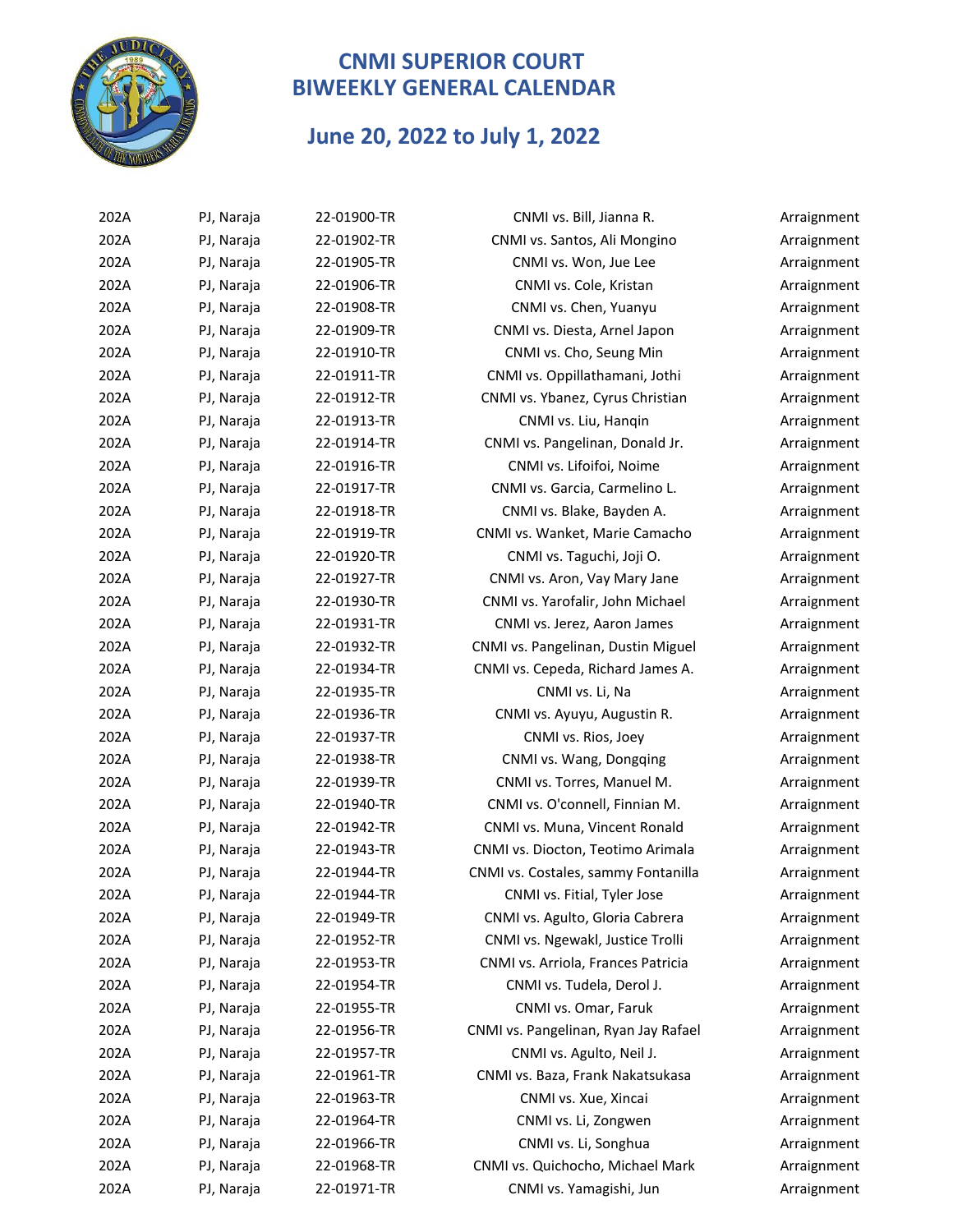

# **June 20, 2022 to July 1, 2022**

| 202A       | PJ, Naraja     | 22-01972-TR     | CNMI vs. Mustansar, Abdul Rahman              | Arraignment            |
|------------|----------------|-----------------|-----------------------------------------------|------------------------|
| 202A       | PJ, Naraja     | 22-01973-TR     | CNMI vs. Cruz, Giovanni Ekid                  | Arraignment            |
| 202A       | PJ, Naraja     | 22-01974-TR     | CNMI vs. Awa, Jesus Roann Delingon            | Arraignment            |
| 202A       | PJ, Naraja     | 22-01978-TR     | CNMI vs. Alam, Hommad                         | Arraignment            |
| 202A       | PJ, Naraja     | 22-01979-TR     | CNMI vs. Siales, Santoryn D.                  | Arraignment            |
|            |                |                 |                                               |                        |
| 202A       | PJ, Naraja     | 22-01980-TR     | CNMI vs. Rios, Joemichael Pigott, III         | Arraignment            |
| 202A       | PJ, Naraja     | 22-01981-TR     | CNMI vs. Shek, Pinto                          | Arraignment            |
| 220A       | PJ, Naraja     | 22-01901-TR     | CNMI vs. Deleon Guerrero, Jaedryen            | Arraignment            |
|            |                |                 | 9:00AM                                        |                        |
| Courtroom  | Judge          | <b>Case No:</b> | <b>Parties</b>                                | <b>Type of Hearing</b> |
| <b>TBA</b> | JPT, Tolentino | 22-0050-CR      | CNMI vs. Ralph Anthony Deleon Guerrero Torres | Motion                 |
|            |                |                 | (Judge Pro Tempore Alberto E. Tolentino)      |                        |
| 202A       | PJ, Naraja     | 20-00654-TR     | CNMI vs. Mike, Vernalani S.                   | Arraignment            |
| 202A       | PJ, Naraja     | 21-00018-TR     | CNMI vs. Mike, VernalaniS.                    | Arraignment            |
| 202A       | PJ, Naraja     | 22-01143-TR     | CNMI vs. Deleon Guerrero, Vinson E.           | Arraignment            |
| 202A       | PJ, Naraja     | 22-01445-TR     | CNMI vs. Borja, Ji Jing                       | Arraignment            |
| 202A       | PJ, Naraja     | 22-01509-TR     | CNMI vs. Ilo, Anthony Jose A.                 | Arraignment            |
| 202A       | PJ, Naraja     | 22-01645-TR     | CNMI vs. Revadeniera, Abnel Jubilo            | Arraignment            |
| 202A       | PJ, Naraja     | 22-01646-TR     | CNMI vs. Igisaiar, Michael                    | Arraignment            |
| 202A       | PJ, Naraja     | 22-01648-TR     | CNMI vs. Francis, Joem                        | Arraignment            |
| 202A       | PJ, Naraja     | 22-01694-TR     | CNMI vs Alfred, Jeremiah Kristan R.           | Arraignment            |
| 202A       | PJ, Naraja     | 22-01812-TR     | CNMI vs. Blas, Jovina                         | Arraignment            |
| 202A       | PJ, Naraja     | 22-01813-TR     | CNMI vs. Peter, Katson                        | Arraignment            |
| 202A       | PJ, Naraja     | 22-01845-TR     | CNMI vs. Pangelinan, Ryan                     | Arraignment            |
| 202A       | PJ, Naraja     | 22-01852-TR     | CNMI vs. Jones, As A.                         | Arraignment            |
| 202A       | PJ, Naraja     | 22-01859-TR     | CNMI vs. Dedal, Alvin G.                      | Arraignment            |
| 202A       | PJ, Naraja     | 22-01876-TR     | CNMI vs. Santos, Katy A.                      | Arraignment            |
| 202A       | PJ, Naraja     | 22-01880-TR     | CNMI vs. Awer, Josh                           | Arraignment            |
| 202A       | PJ, Naraja     | 22-01881-TR     | CNMI vs. Palma, Joy Joshep                    | Arraignment            |
| 202A       | PJ, Naraja     | 22-01884-TR     | CNMI vs. Fleming, Lawrence M.                 | Arraignment            |
| 202A       | PJ, Naraja     | 22-01903-TR     | CNMI vs. Blas, Edward Jr. Iglecias            | Arraignment            |
| 202A       | PJ, Naraja     | 22-01925-TR     | CNMI vs. Barao, Marcil                        | Arraignment            |
| 202A       | PJ, Naraja     | 22-01945-TR     | CNMI vs. Ganiban, Edmond Ponce                | Arraignment            |
| 202A       | PJ, Naraja     | 22-01946-TR     | CNMI vs. Camacho, Jr. Ramon A.                | Arraignment            |
| 202A       | PJ, Naraja     | 22-01947-TR     | CNMI vs. Yata, Kenny                          | Arraignment            |
| 202A       | PJ, Naraja     | 22-01948-TR     | CNMI vs. Sukual, Anis                         | Arraignment            |
| 202A       | PJ, Naraja     | 22-01960-TR     | CNMI vs. Sukula, Anis                         | Arraignment            |
|            |                |                 | 9:30AM                                        |                        |
| Courtroom  | Judge          | <b>Case No:</b> | <b>Parties</b>                                | <b>Type of Hearing</b> |
| 202A       | PJ, Naraja     | 20-0044-ETR     | CNMI vs. Muna, Fabian Gerald Gabut            | <b>Review Hearing</b>  |
| 202A       | PJ, Naraja     | 21-00179-TR     | CNMI vs. Muna, FabianGerald G.                | <b>Review Hearing</b>  |
| 202A       | PJ, Naraja     | 21-00507-TR     | CNMI vs. Muna, Fabian Gerald G.               | <b>Review Hearing</b>  |
| 202A       | PJ, Naraja     | 21-01821-TR     | CNMI vs. Fabian Gerald G. Muna                | <b>Review Hearing</b>  |
| 202A       | PJ, Naraja     | 21-02091-TR     | CNMI vs. Muna, Fabian G.                      | <b>Review Hearing</b>  |
| 202A       | PJ, Naraja     | 22-00729-TR     | CNMI vs. Escano, Wilfredo De Guzman           | <b>Review Hearing</b>  |
| 202A       | PJ, Naraja     | 22-00980-TR     | CNMI vs. Kaipat, Roland                       | <b>Review Hearing</b>  |